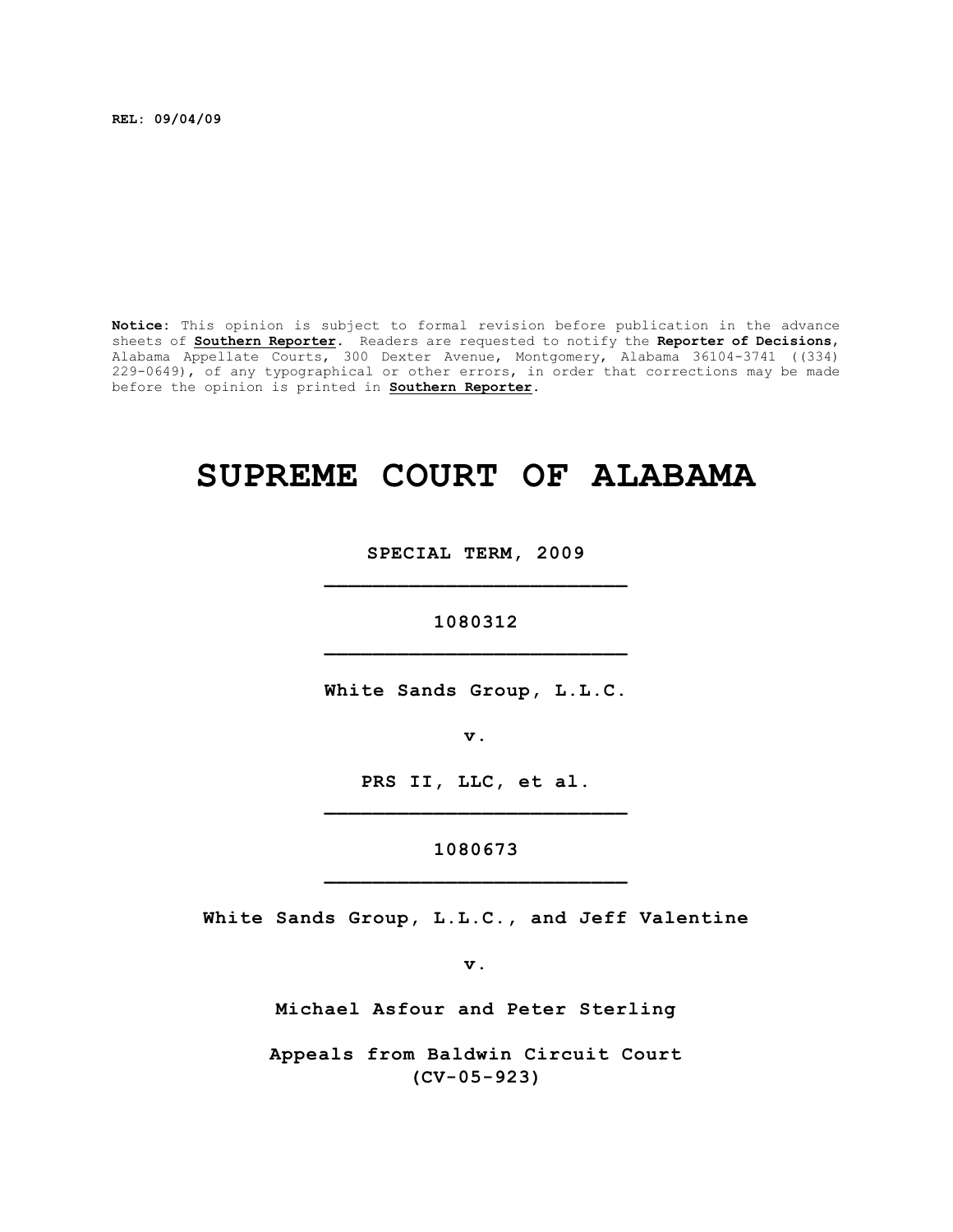1080312; 1080673 WOODALL, Justice.

These appeals are brought by Jeff Valentine and White Sands Group, L.L.C. ("White Sands"), a real-estate development company whose members include Valentine and others, from a summary judgment for PRS II, LLC, Peter Sterling, and Michael Asfour, on White Sands' counterclaim against them alleging tortious interference with a business relationship and from subsequent orders awarding costs.<sup>1</sup> In case no. 1080312, we reverse and remand; in case no. 1080673, we vacate the trial court's orders awarding costs and remand.

#### I. Procedural Background

This is the second time this case has been before us. See White Sands Group, L.L.C. v. PRS II, LLC, 998 So. 2d 1042 (Ala. 2008), for the procedural background of this dispute and a more detailed description of the identity of the parties. At the core of the dispute in that case was correspondence between Valentine and Thomas J. Langan, Jr., dated May 17, 2004 (hereinafter "the Valentine letter"), contemplating the purchase by White Sands of five lots, which were owned by members of the Langan family, including Thomas J. Langan, Jr.,

<sup>&</sup>lt;sup>1</sup>Valentine is not involved in the appeal from the summary judgment.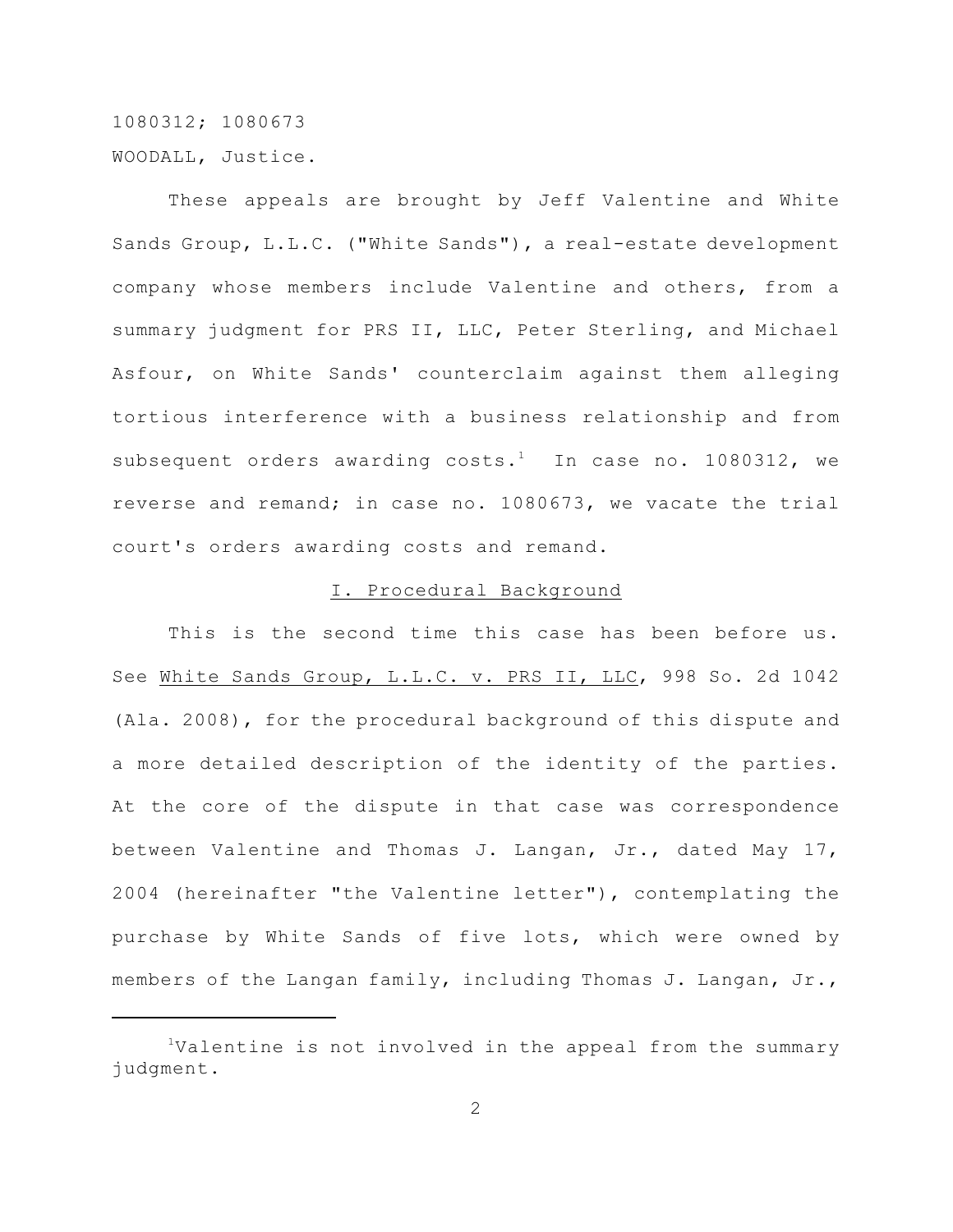in conjunction with Langan Development Company, Inc.; Bar Pilot Land, L.L.C.; and Pilots Pointe Development, L.L.C. (hereinafter collectively referred to as "the Langan entities"). The five lots were a portion of a larger undeveloped tract known as "Pilot Town." The transaction failed when the Langan entities sold Pilot Town in its entirety, including the five lots, to PRS II.

Litigation ensued. In that litigation, White Sands asserted counterclaims alleging breach of contract and tortious interference with a business or contractual relationship. "More specifically, count one of the countercomplaint asserted a breach-of-contract claim ... against the Langan entities." 998 So. 2d at 1049 (emphasis omitted). Count one alleged that the Valentine letter was a valid purchase contract, which the Langan entities breached by refusing to complete the sale of the five lots to White Sands. Count three alleged that White Sands "'had a valid and existing contract and business relationship' with the Langan entities" and that "Sterling, Asfour, and PRS II ... wrongfully 'interfered with said business and/or contractual relations.'" 998 So. 2d at 1053-54 (emphasis added).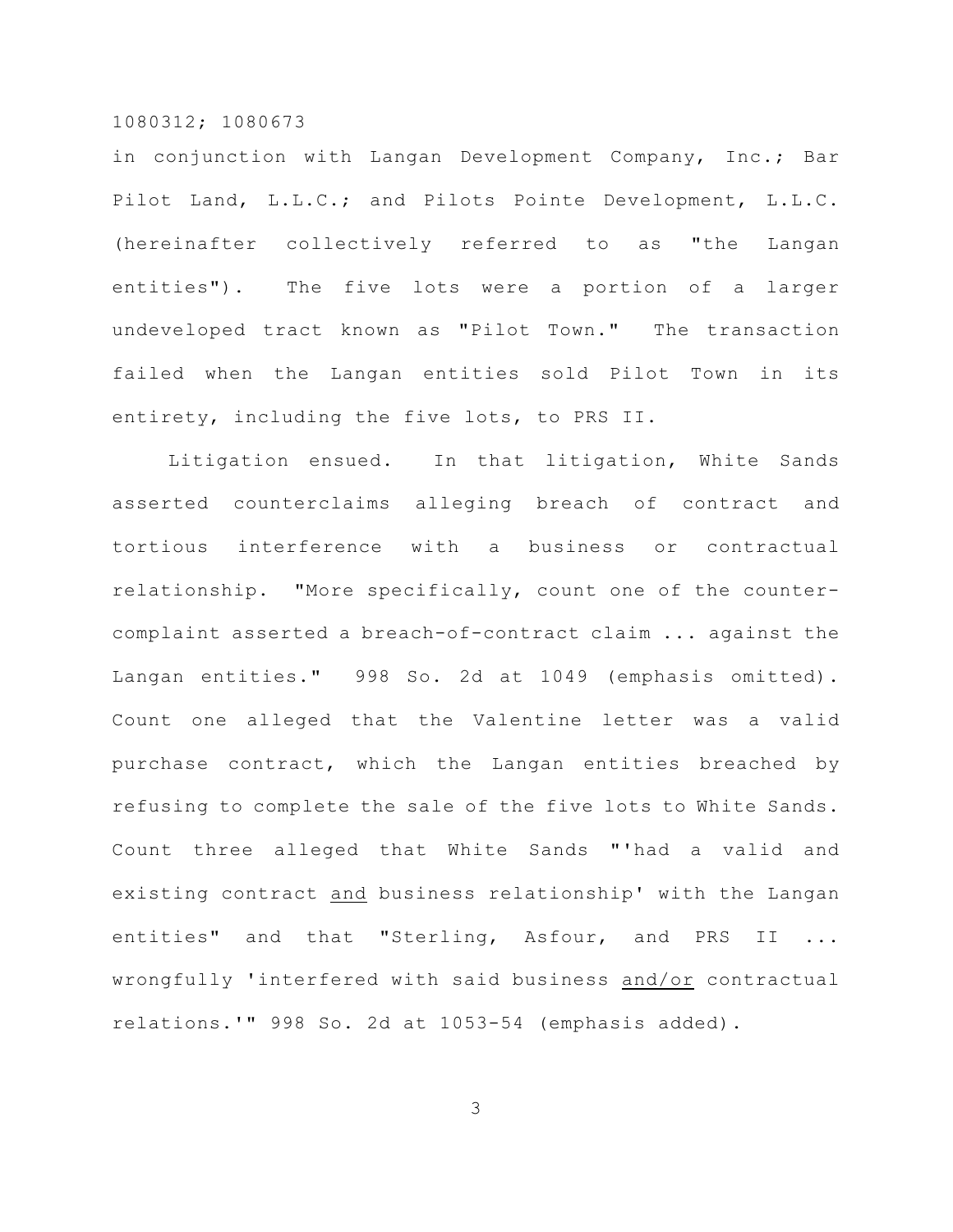In White Sands, we first affirmed the summary judgment for the Langan entities, holding that "the parties [had] 'so [indefinitely] expressed their intentions [in the Valentine letter] that the court [could not] enforce their agreement.'" 998 So. 2d at 1051. Next, we affirmed the summary judgment in favor of PRS II, Sterling, and Asfour (hereinafter collectively referred to as "the counterclaim defendants") insofar as it related to the interference-with-contractualrelations claim in count three of White Sands' countercomplaint. However, we reversed in part the summary judgment for the counterclaim defendants and remanded the cause for further proceedings insofar as it related to the interferencewith-a-business-relations claim in count three of the countercomplaint. 998 So. 2d at 1058. Our reversal was based on the incomplete arguments of the counterclaim defendants in their summary-judgment motion. Specifically, they had offered as the sole ground for summary judgment the fact that the Valentine letter was not an enforceable contract, thus ignoring the body of Alabama caselaw also protecting business relationships or expectancies. 998 So. 2d at 1054-56. Based on the inadequacy of the counterclaim defendants' arguments as to that issue, we concluded that they had failed to "discharge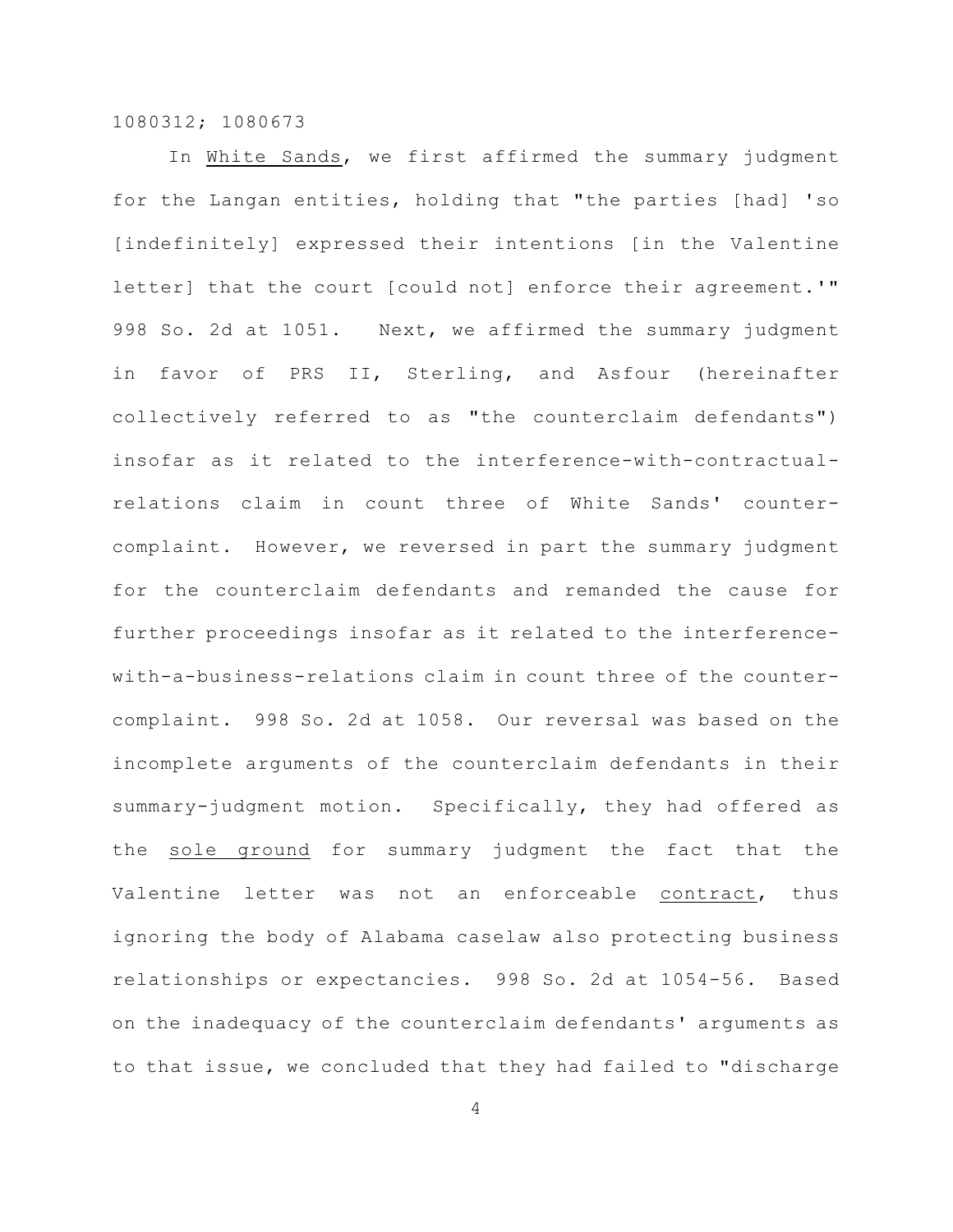[their] initial burden[s] to challenge the sufficiency of the evidence of [White Sands' interference-with-a-businessrelations claim]" and, therefore, were only entitled to a partial summary judgment as to count three of the counterclaim. 998 So. 2d at 1055.

On remand, PRS II filed a renewed motion for a summary judgment, addressing, for the first time, the legal basis for a claim of tortious interference with a noncontractual business relationship. In conjunction with its motion and accompanying brief, PRS II filed the affidavit of Thomas J. Langan, Jr., and the affidavit of Peter Morris, a member of one of the business entities that constitute PRS II. Sterling and Asfour also renewed their summary-judgment motion and filed a brief. However, they filed no evidentiary material in support of their motion, and, although their brief purported to contain a "narrative summary of undisputed facts," it contained no citation to any supporting material. For an argument, they relied almost exclusively on the arguments in PRS II's brief, which they incorporated by reference.

On October 28, 2008, the trial court granted the motions. White Sands filed its notice of appeal in case no. 1080312 on December 1, 2008. Meanwhile, on November 6, 2008, PRS II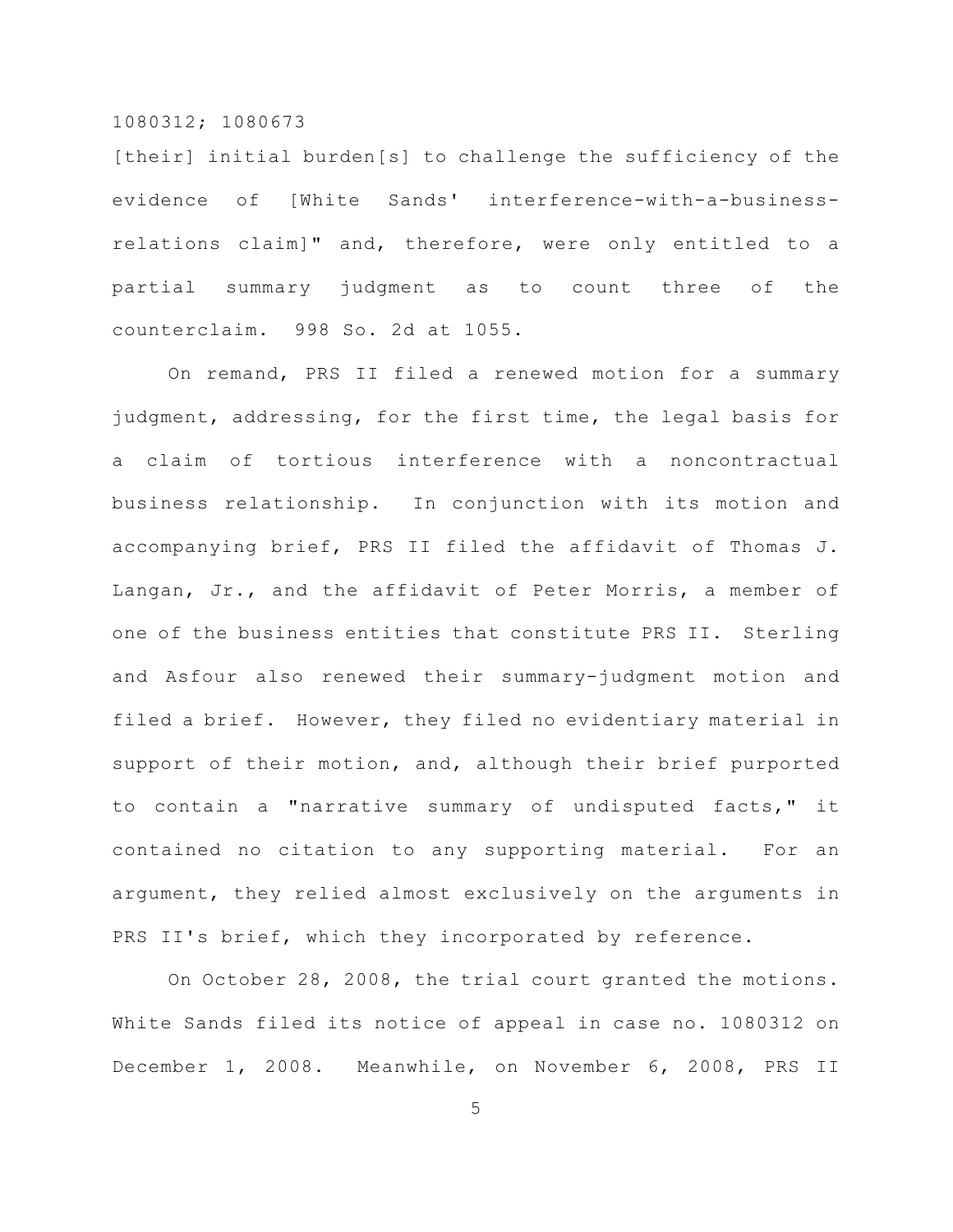filed a "motion to tax costs" against not only White Sands, but also Valentine, in the amount of \$28,401.72. On January 15, 2009, the trial court issued an order granting that motion (hereinafter referred to as "the PRS II costs order"). Because Valentine was not involved in the summary-judgment proceedings, Valentine and White Sands filed a second notice of appeal on January 27, 2009, in case no. 1080312. Case no. 1080312 thus involves the merits of the tortious-interferencewith-a-business-relations claim, as well as the propriety of the PRS II costs order.

On January 28, 2009, Sterling and Asfour filed a motion to assess costs against White Sands and Valentine in the amount of \$4,019.37. On February 27, 2009, the trial court granted that motion (hereinafter referred to as "the Sterling/Asfour costs order"). On March 9, 2009, White Sands and Valentine appealed from the Sterling/Asfour costs order; that appeal is designated as case no. 1080673. This Court consolidated the two appeals for disposition by one opinion.

It is undisputed that a resolution in favor of White Sands of the substantive issues presented by the summary judgment will necessarily resolve the issues regarding the taxation of costs against White Sands and Valentine.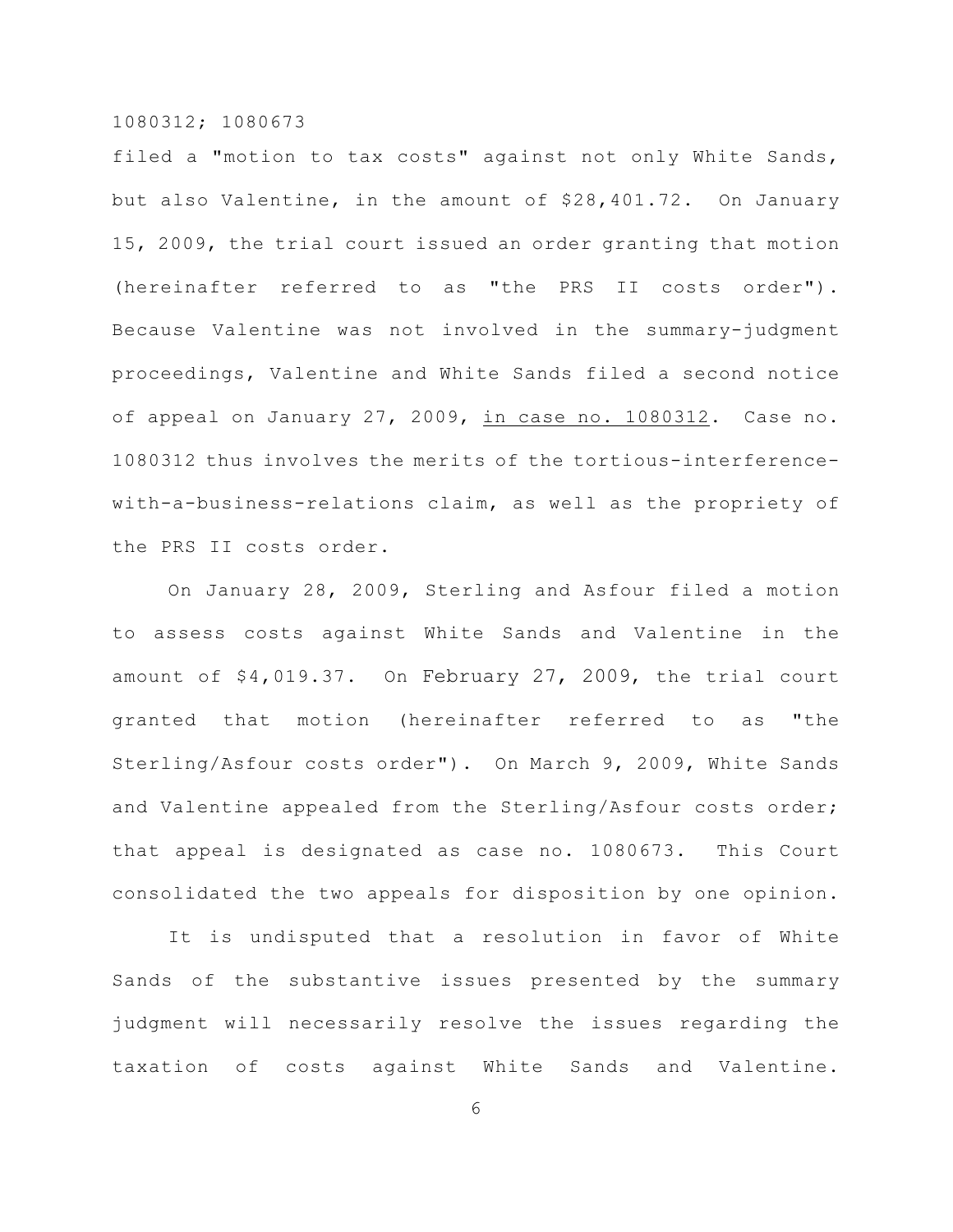Therefore, we first address the substantive aspect of case no. 1080312.

#### II. The Summary Judgment

"The role of this Court in reviewing a summary judgment is well established -- we review a summary judgment de novo, '"apply[ing] the same standard of review as the trial court applied."'" Horn v. Fadal Machining Ctrs., LLC, 972 So. 2d 63, 69 (Ala. 2007) (quoting Stokes v. Ferguson, 952 So. 2d 355, 357 (Ala. 2006), quoting in turn Dow v. Alabama Democratic Party, 897 So. 2d 1035, 1038 (Ala. 2004)). "'If the movant meets [its] burden of production by making a prima facie showing that [it] is entitled to a summary judgment, "then the burden shifts to the nonmovant to rebut the prima facie showing of the movant."'" Horn, 972 So. 2d at 69 (quoting American Gen. Life & Accident Ins. Co. v. Underwood, 886 So. 2d 807, 811-12 (Ala. 2004), quoting in turn Lucas v. Alfa Mut. Ins. Co., 622 So. 2d 907, 909 (Ala. 1993)).

"'"[T]he manner in which the [summary-judgment] movant's burden of production is met depends upon which party has the burden of proof ... at trial."' Ex parte General Motors Corp., 769 So. 2d 903, 909 (Ala. 1999) (quoting Berner v. Caldwell, 543 So. 2d 686, 691 (Ala. 1989) (Houston, J., concurring specially)). If  $\ldots$  "the movant has the burden of proof at trial, the movant must support his motion with credible evidence, using any of the material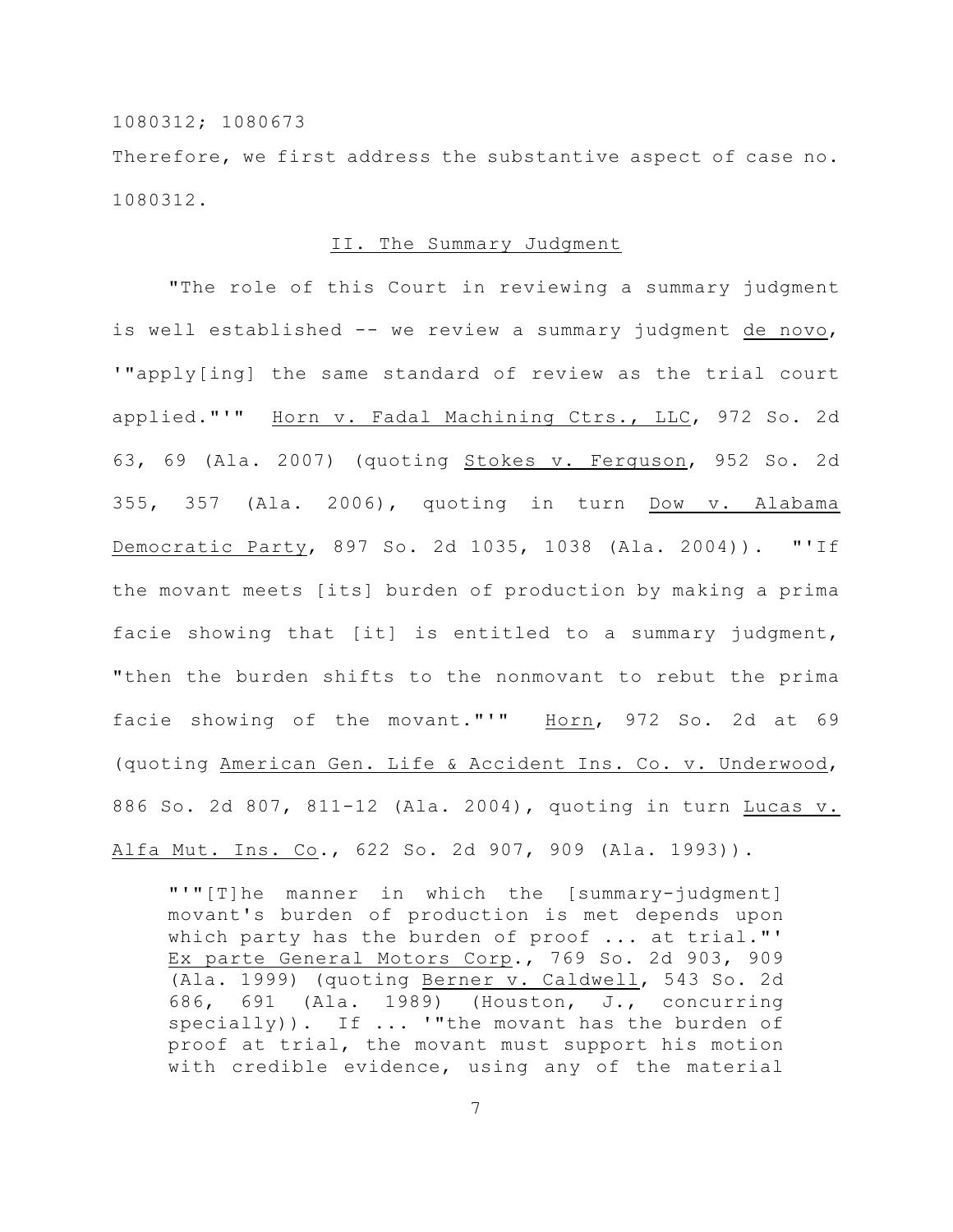specified in Rule 56(c), [Ala.] R. Civ. P. ('plea dings, depositions, answers to interrogatories, and admissions on file, together with the affidavits')."' 769 So. 2d at 909. '"The movant's proof must be such that he would be entitled to a directed verdict [now referred to as a judgment as a matter of law, see Rule 50, Ala. R. Civ. P.] if this evidence was not controverted at trial."' Id. In other words, 'when the movant has the burden [of proof at trial], its own submissions in support of the motion must entitle it to judgment as a matter of law.' Albee Tomato, Inc. v. A.B. Shalom Produce Corp., 155 F.3d 612, 618 (2d Cir. 1998) (emphasis added). See also Equal Employment Opportunity Comm'n v. Union Independiente de la Autoridad de Acueductos y Alcantarillados de Puerto Rico, 279 F.3d 49 (1st Cir. 2002); Rushing v. Kansas City Southern Ry., 185 F.3d 496 (5th Cir. 1999); Fontenot v. Upjohn  $Co.$ , 780 F.2d 1190 (5th Cir. 1986); Calderone v. United States, 799 F.2d 254 (6th Cir. 1986)."

Denmark v. Mercantile Stores Co., 844 So. 2d 1189, 1195 (Ala. 2002). Moreover, we review the evidence in the light most favorable to the nonmovant. Wilson v. Brown, 496 So. 2d 756, 758 (Ala. 1986).

### A. Elements of the Claim

"In order to overcome a defendant's properly supported summary-judgment motion, the plaintiff bears the burden of presenting substantial evidence as to each disputed element of [its] claim." Ex parte Harold L. Martin Distrib. Co., 769 So. 2d 313, 314 (Ala. 2000). The arguments of the parties reveal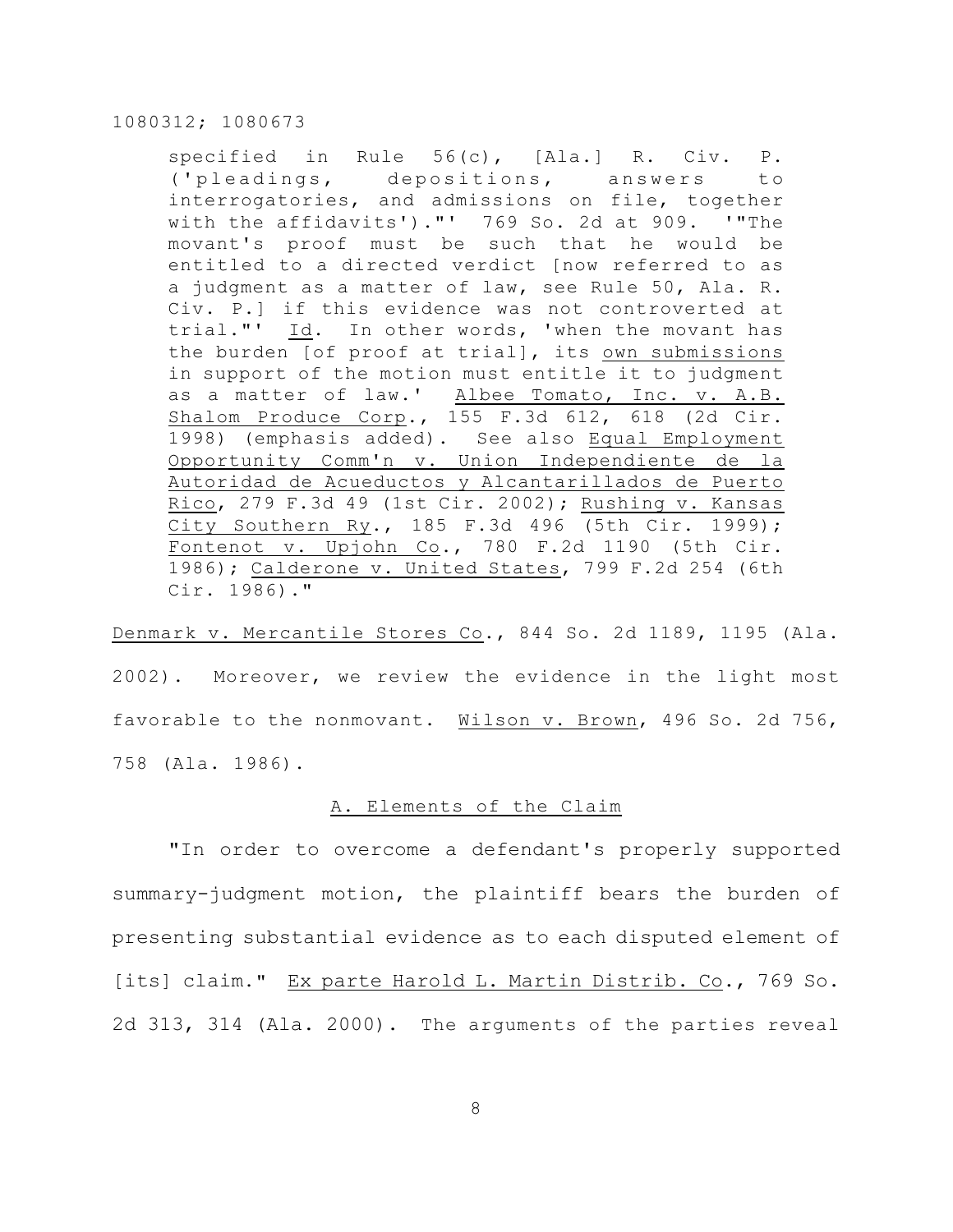considerable confusion as to the elements of a cause of action

for tortious interference with a business relationship.

According to the counterclaim defendants, White Sands "must establish by substantial evidence the following:

"1. the existence of a business relation;

"2. the defendant's knowledge of the business relation;

"3. intentional interference with the business relation;

"4. the absence of justification for the defendant's interference;

"5. damage to [White Sands] as a result of the interference; and,

"6. fraud, force or coercion on the defendant's part."

PRS II's brief, at 22-23. For these elements, PRS II cites Barber v. Business Products Center, Inc., 677 So. 2d 223, 227 (Ala. 1996), and Teitel v. Wal-Mart Stores, Inc., 287 F. Supp. 2d 1268, 1279, 1282-83 (M.D. Ala. 2003).

However, citing Parsons v. Aaron, 849 So. 2d 932, 946 (Ala. 2002), White Sands contends that justification for the defendant's interference is an affirmative defense to be proven by the defendant. White Sands' brief, at 24 n.8. Moreover, citing Thomas v. Williams, [Ms. 2070512, November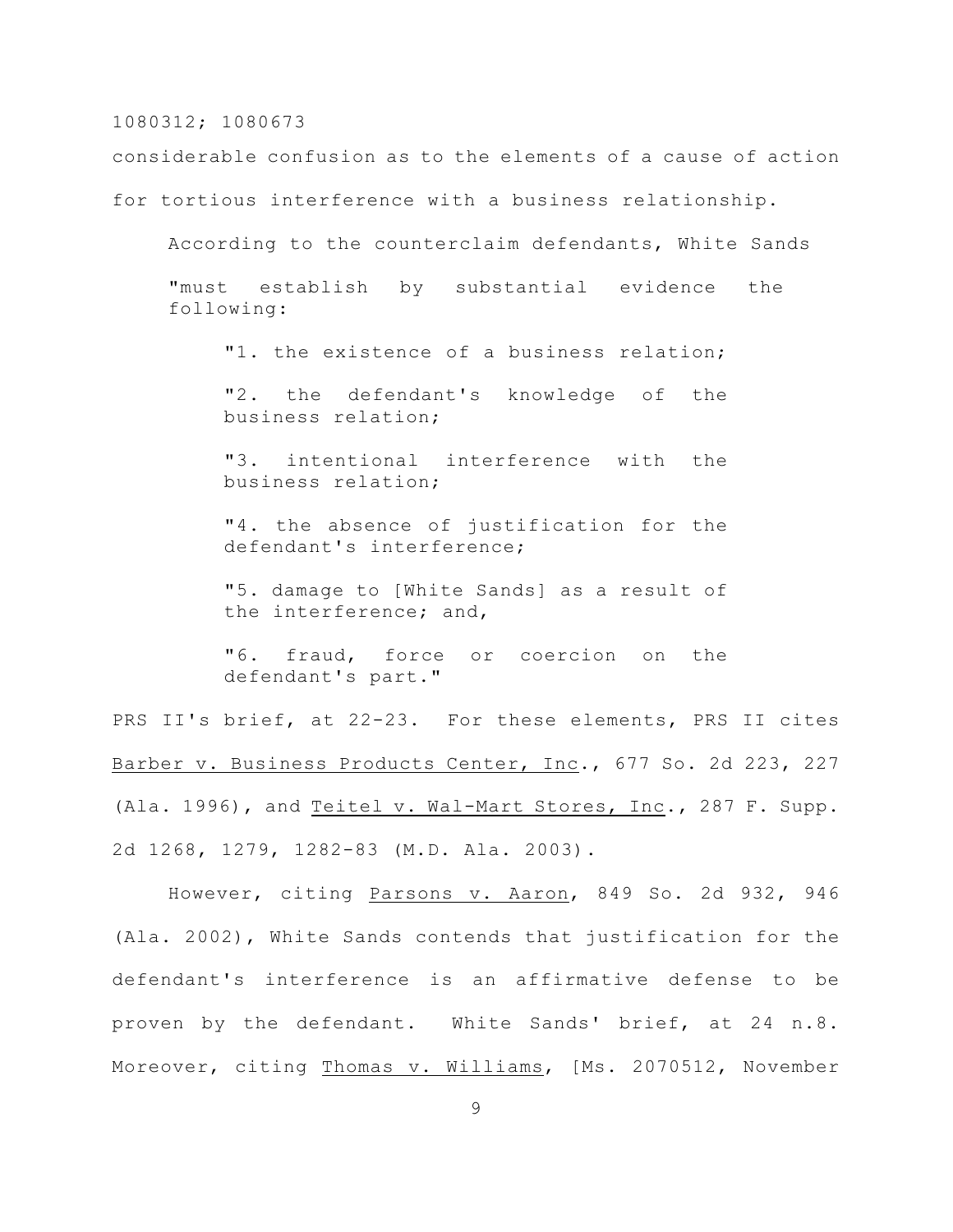21, 2008] So. 3d (Ala. Civ. App. 2008), White Sands contends that "the requirement to prove fraud, force or coercion is not an element of the tort of intentional interference." White Sands' brief, at 39. Thus, as a preliminary matter, we must clarify Alabama law as to the elements of a claim alleging wrongful interference with a business relationship.

In Gross v. Lowder Realty Better Homes & Gardens, 494 So. 2d 590 (Ala. 1986), the progenitor of the modern rule in Alabama, this Court listed both justification and the absence of justification as requiring proof by the defendant and the plaintiff, respectively. 494 So. 2d at 597 n.3. For many years after Gross, this Court was similarly ambiguous as to the elements of the claim. The Court listed -- seemingly at random -- either four or five elements of the claim. Cases citing five elements made the "absence of justification" an element of the plaintiff's prima facie case. See, e.g., Ex parte Awtrey Realty Co., 827 So. 2d 104 (Ala. 2001); Colonial Bank v. Patterson, 788 So. 2d 134 (Ala. 2000); Folmar & Assocs. LLP v. Holberg, 776 So. 2d 112 (Ala. 2000); Mutual Sav. Life Ins. Co. v. James River Corp. of Virginia, 716 So. 2d 1172 (Ala. 1998); Sevier Ins. Agency, Inc. v. Willis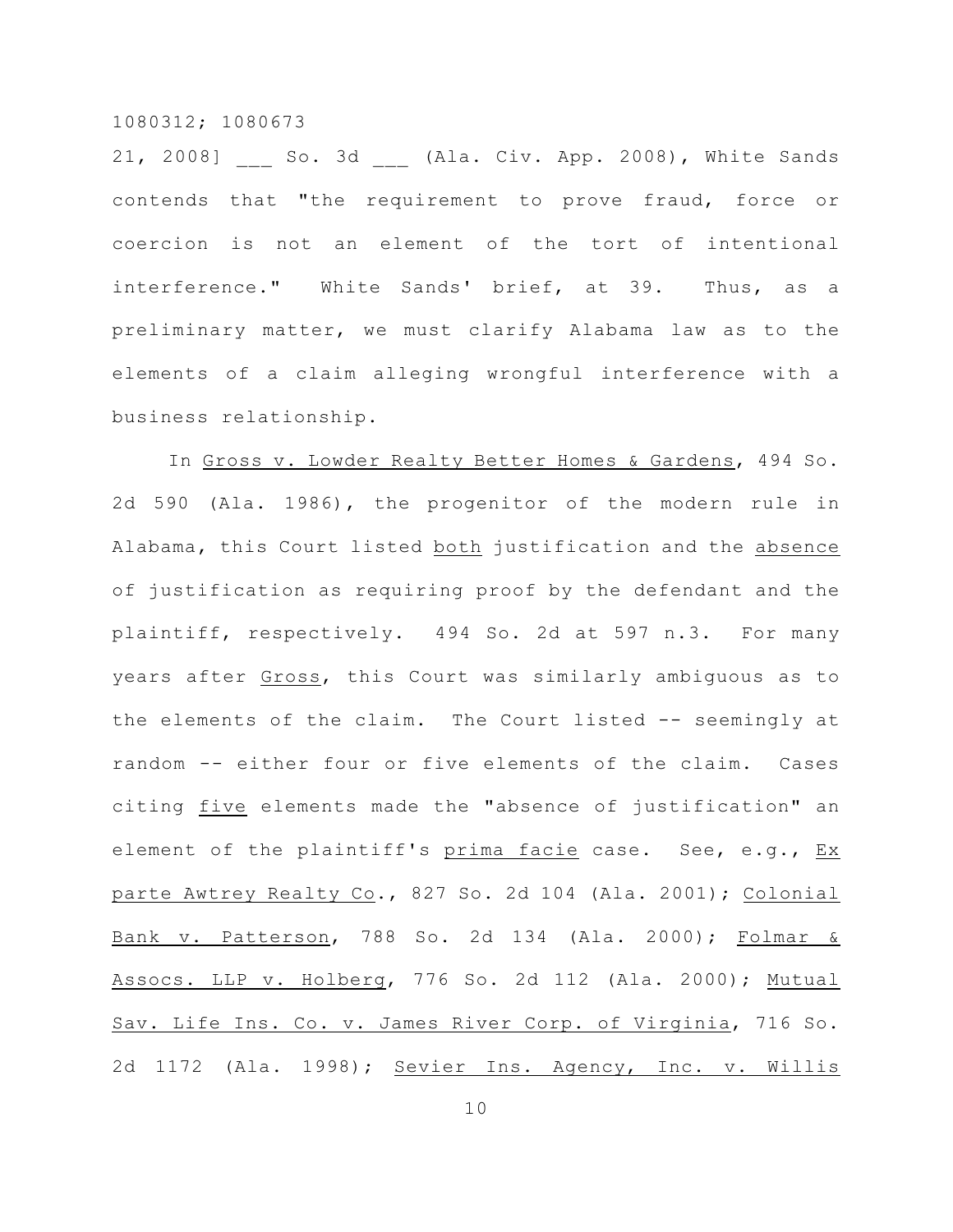Corroon Corp. of Birmingham, 711 So. 2d 995 (Ala. 1998), overruled on other grounds, Ex parte Howell Eng'g & Surveying, Inc., 981 So. 2d 413 (Ala. 2006); Soap Co. v. Ecolab, Inc., 646 So. 2d 1366 (Ala. 1994); Underwood v. South Cent. Bell Tel. Co., 590 So. 2d 170 (Ala. 1991); Betts v. McDonald's Corp., 567 So. 2d 1252 (Ala. 1990); and Valley Props., Inc. v. Stahan, 565 So. 2d 571 (Ala. 1990).

In theory, at least, the five-element scheme placed the burden on the plaintiff to produce evidence of the absence of justification for the wrongful interference in order to go forward with its case. See Andrew P. Campbell, Interference with Business Relations: the Unified Tort since Gross v. Lowder Realty, 50 Ala. Law. 86, 88 (1989) ("In subsequent decisions after Gross, the Alabama courts have tended to place the burden on the plaintiff to prove absence of justification"). But see Creel v. Davis, 544 So. 2d 145, 151 n.3 (Ala. 1989)(Maddox, J., concurring specially)("Those decisions should not be read as shifting the burden of proof to the plaintiff, but should be read as holding that the defendant proved, as a matter of law, justification.").

Simultaneously, the Court was describing the tort as comprising only four elements, thus omitting the absence of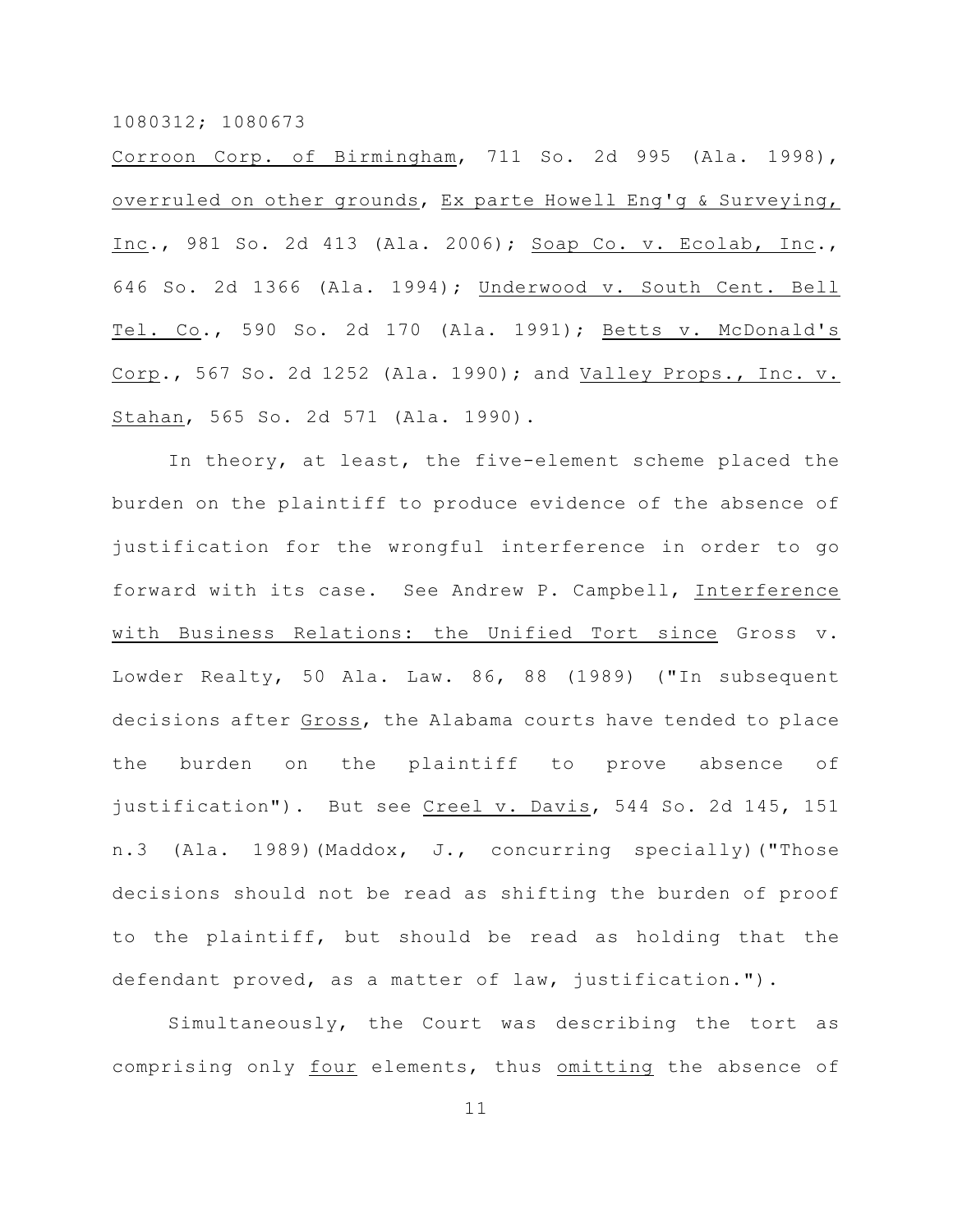justification as an element of the tort. See, e.g., Serra Chevrolet, Inc. v. Edwards Chevrolet, Inc., 850 So. 2d 259 (Ala. 2002); Ex parte Alabama Dep't of Transp., 764 So. 2d 1263 (Ala. 2000); Ex parte Henderson, 732 So. 2d 295 (Ala. 1999); Wehby v. Turpin, 710 So. 2d 1243 (Ala. 1998); Pegram v. Hebding, 667 So. 2d 696 (Ala. 1995); McCluney v. Zap Prof'l Photography, Inc., 663 So. 2d 922 (Ala. 1995); Spring Hill Lighting & Supply Co. v. Square D Co., 662 So. 2d 1141 (Ala. 1995); Bama Budweiser of Montgomery, Inc. v. Anheuser-Busch, Inc., 611 So. 2d 238 (Ala. 1992); Public Sys., Inc. v. Towry, 587 So. 2d 969 (Ala. 1991); Utah Foam Prods., Inc. v. Polytec, Inc., 584 So. 2d 1345 (Ala. 1991); Century 21 Academy Realty, Inc. v. Breland, 571 So. 2d 296 (Ala. 1990); Henderson v. Early, 555 So. 2d 130 (Ala. 1989); Williams v. A.L. Williams & Assocs., 555 So. 2d 121 (Ala. 1989); and Fossett v. Davis, 531 So. 2d 849 (Ala. 1988).

In more recent cases, however, this Court expressly departed from the curious position of placing the burden of the same proof on both the plaintiff and the defendant. In BellSouth Mobility, Inc. v. Cellulink, Inc., 814 So. 2d 203 (Ala. 2001), we stated clearly that the absence of justification was not an element of the plaintiff's prima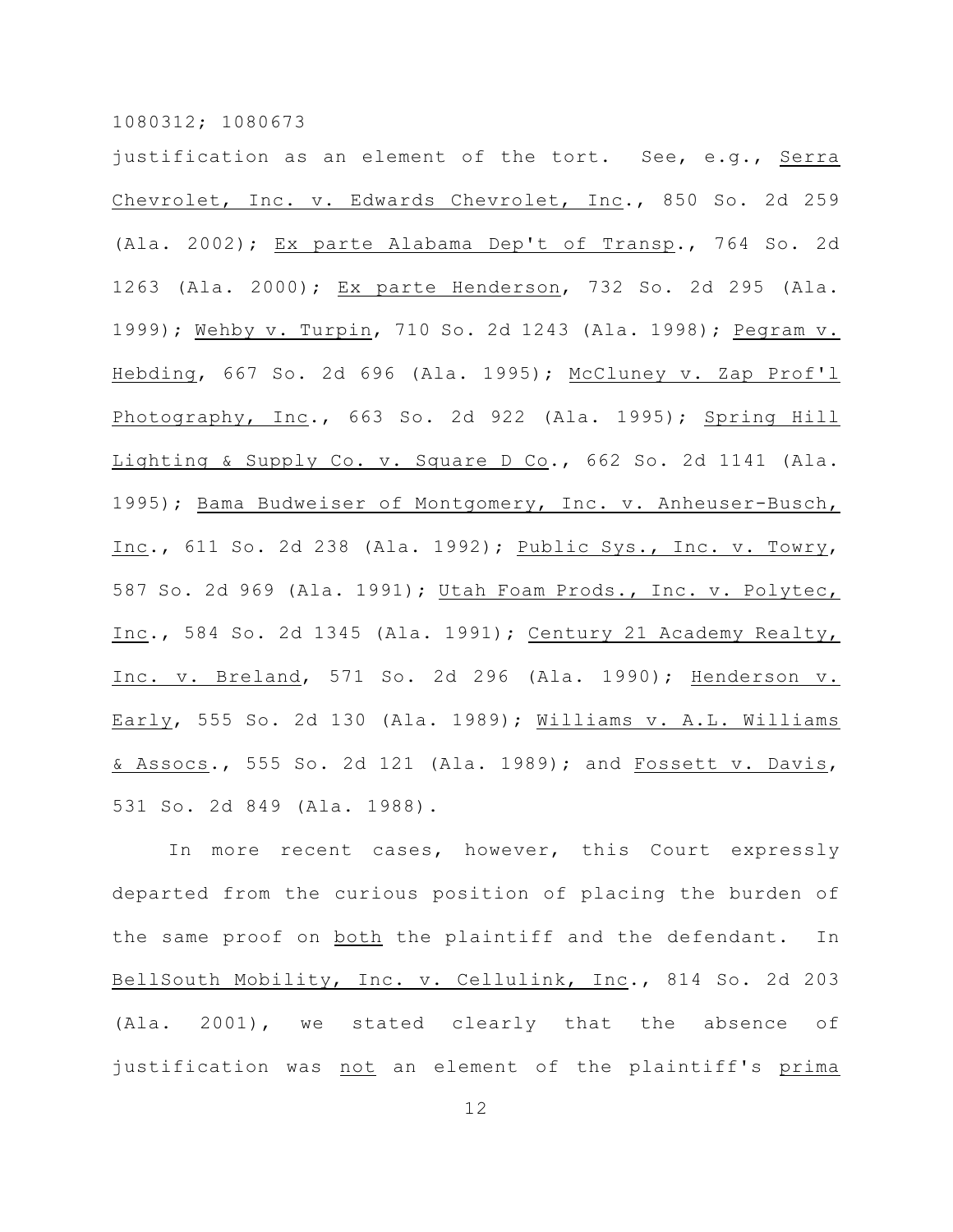facie case; rather, justification was an affirmative defense. 814 So. 2d at 212 n.5 ("'[W]e recognize today that it is illogical to continue to list an absence of justification as one of the elements of the plaintiff's cause of action and then to place the burden on the defendant to disprove it.'" (quoting Breland, 571 So. 2d at 298)). In Parsons v. Aaron, 849 So. 2d at 946, we said: "We agree with the language quoted in BellSouth Mobility. We reiterate that justification for interference with contractual or business relations is an affirmative defense to be pleaded and proved by the defendant." We quoted this language with approval in Waddell & Reed, Inc. v. United Investors Life Insurance Co., 875 So. 2d 1143, 1153 (Ala. 2003), and again, most recently, in Tom's Foods, Inc. v. Carn, 896 So. 2d 443, 454 (Ala. 2004). Thus, we consider it now to be well settled that the absence of justification is no part of a plaintiff's prima facie case in proving wrongful interference with a business or contractual relationship. Justification is an affirmative defense to be pleaded and proved by the defendant.

It would be equally illogical to require the plaintiff, as a part of its prima facie case, to produce evidence of fraud, force, or coercion. This is so, because such conduct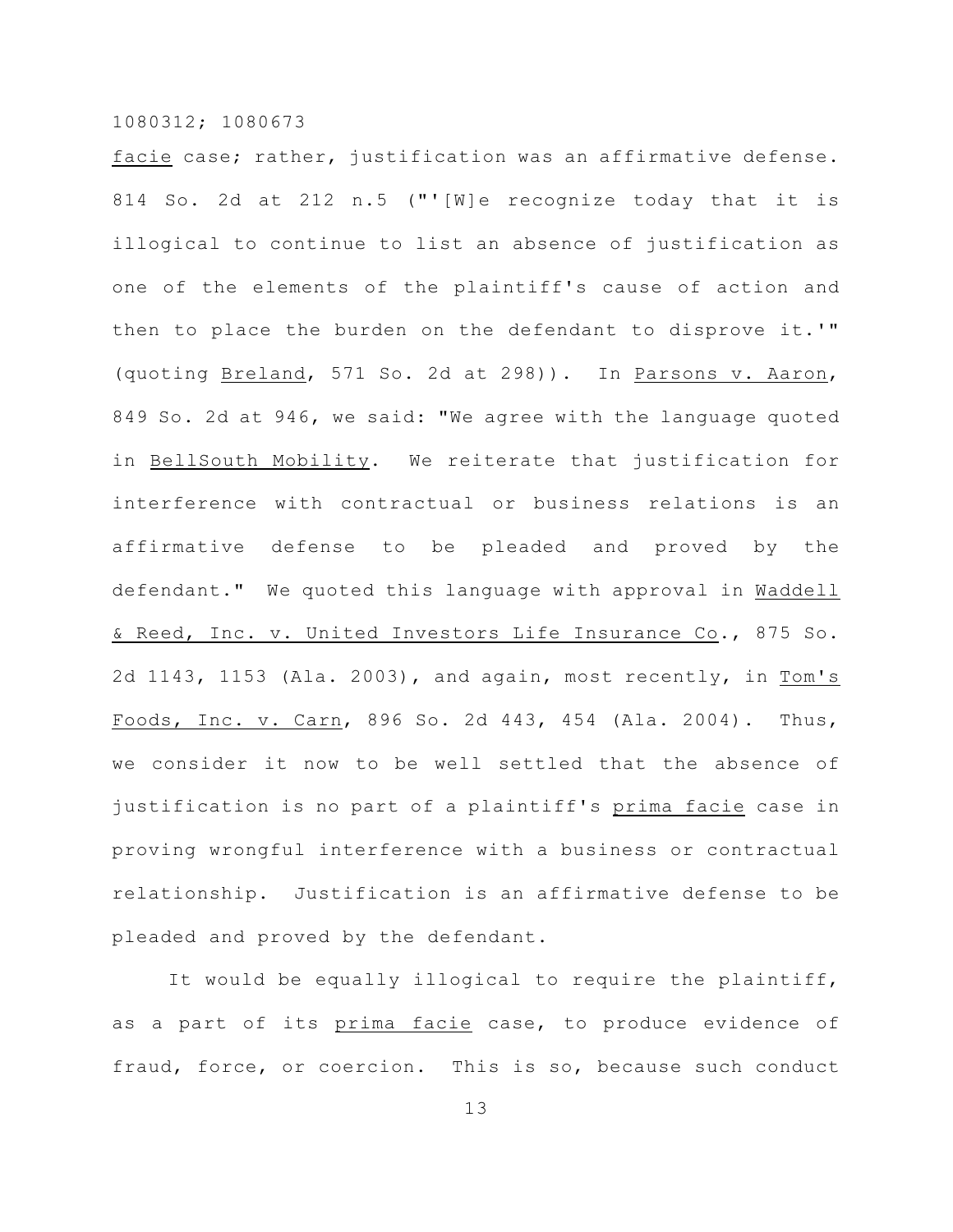is subsumed by the "nature of the actor's conduct," which is one of the factors to be considered in determining whether the interference is justified as stated in Gross. In adopting Restatement (Second) of Torts § 767 (1979), pertaining to justification, the Court said:

"Whether a defendant's interference is justified depends upon a balancing of the importance of the objective of the interference against the importance of the interest interfered with, taking into account the surrounding circumstances. Restatement (Second) of Torts § 767 (1979), and Comments. The restatement utilizes the term 'improper' to describe actionable conduct by a defendant. Non-justification is synonymous with 'improper.' If a defendant's interference is unjustified under the circumstances of the case, it is improper. The converse is also true. Section 767 of the Restatement lists, and the Comments explain, several items that we consider to be among the important factors to consider in determining whether a defendant's interference is justified:

# "'(a) the nature of the actor's conduct,

"'(b) the actor's motive,

"'(c) the interests of the other with which the actor's conduct interferes,

"'(d) the interests sought to be advanced by the actor,

"'(e) the social interests in protecting the freedom of action of the actor and the contractual interests of the other,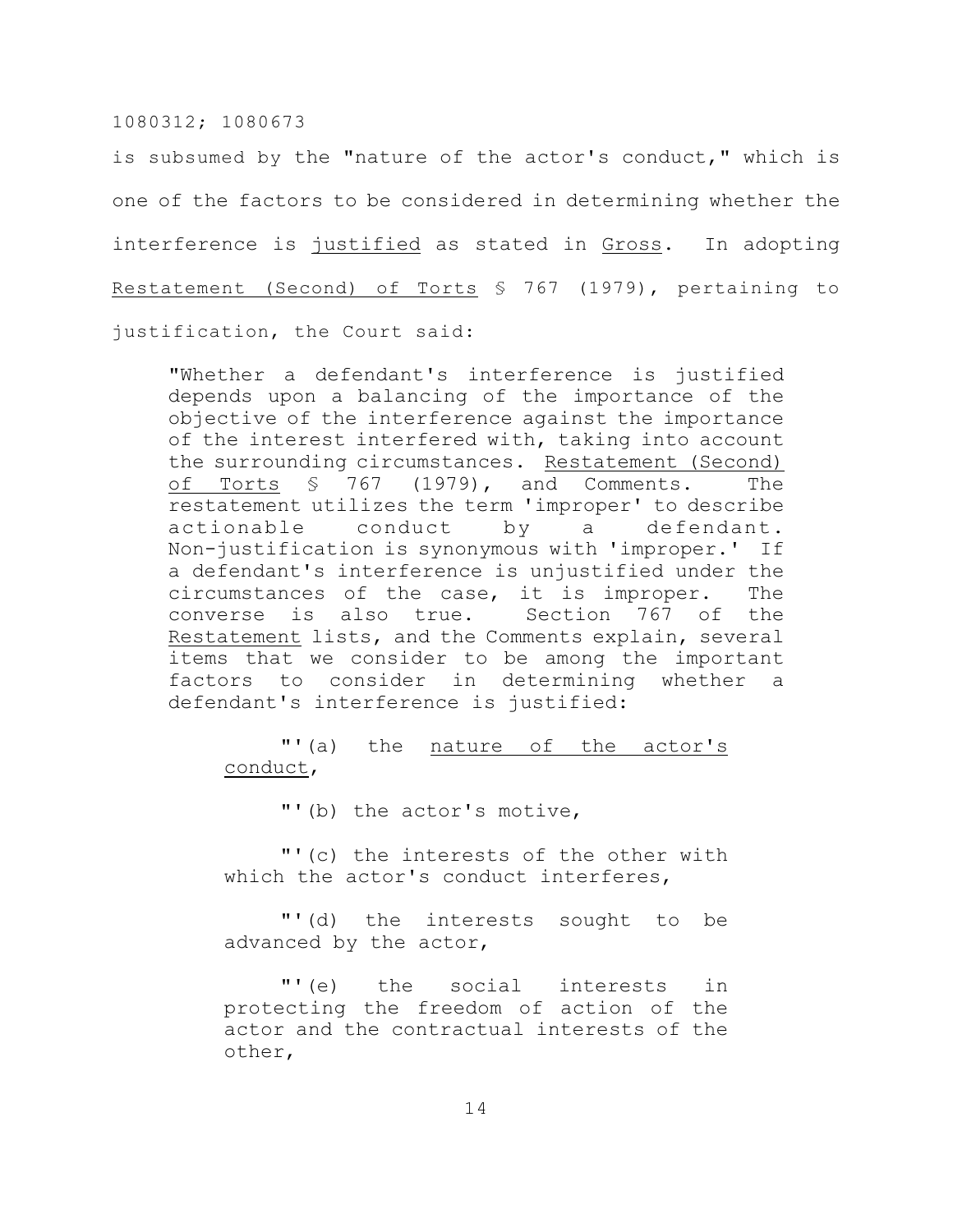"'(f) the proximity or remoteness of the actor's conduct to the interference, and

"'(g) the relations between the parties.'

"Restatement (Second) of Torts § 767 (1979)."

494 So. 2d at 597 n.3 (hereinafter referred to as "the justification factors").

Comment c to Restatement (Second) of Torts § 767 (1979) states, in pertinent part:

"Nature of actor's conduct. The nature of the actor's conduct is a chief factor in determining whether the conduct is improper or not, despite its harm to the other person. The variety of means by which the actor may cause the harm are stated in § 766, Comments k to n. Some of them, like fraud and physical violence, are tortious to the person immediately affected by them; others, like persuasion and offers of benefits, are not tortious to him. Under the same circumstances interference by some means is not improper while interference by other means is improper; and, likewise, the same means may be permissible under some circumstances while wrongful in others. The issue is not simply whether the actor is justified in causing the harm, but rather whether he is justified in causing it in the manner in which he does cause it. The propriety of the means is not, however, determined as a separate issue unrelated to the other factors. On the contrary, the propriety is determined in the light of all the factors present. Thus physical violence, fraudulent misrepresentation and threats of illegal conduct are ordinarily wrongful means and subject their user to liability even though he is free to accomplish the same result by more suitable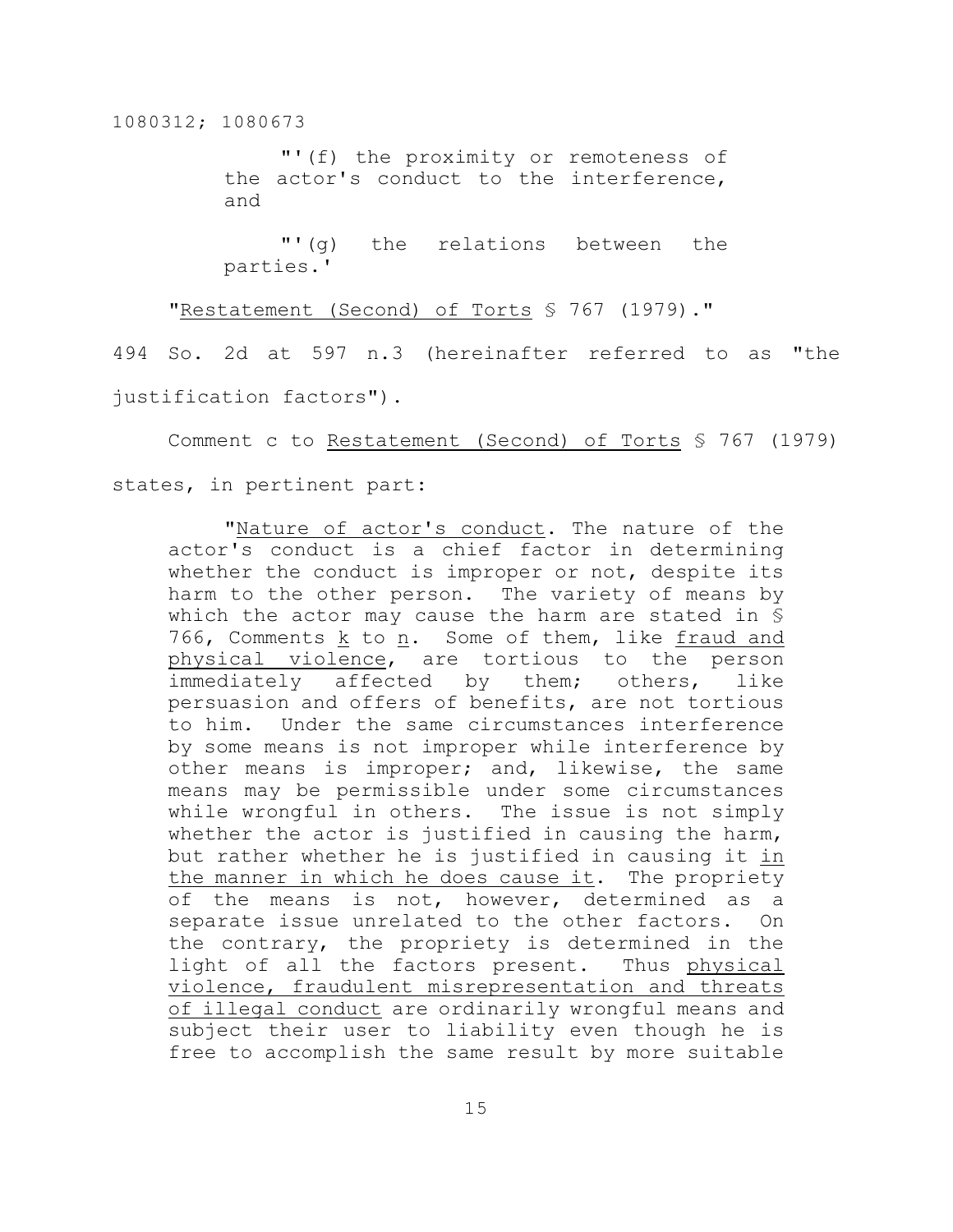means. ... The nature of the means is, however, only one factor in determining whether the interference is improper. Under some circumstances the interference is improper even though innocent means are employed.

"Physical violence. Threats of physical violence were the means employed in the very early instances of liability for intentional interference with economic relations; and interference by physical violence is ordinarily improper. ... The issue is simply whether the actor induces the third person's conduct or prevents the injured party's performance of his own contract by putting him in fear of physical violence.

"Misrepresentations. Fraudulent misrepresentations are also ordinarily a wrongful means of interference and make an interference improper. A representation is fraudulent when, to the knowledge or belief of its utterer, it is false in the sense in which it is intended to be understood by its recipient. (See  $\S$  527). ... The tort of intentional interference ... overlaps other torts. But it is not coincident with them. One may be subject to liability for intentional interference even when his fraudulent representation is not of such a character as to subject him to liability for the other torts."

(Emphasis added.)

Thus, the elements of the tort of wrongful interference with a business relationship do not include a showing of fraud, force, or coercion. Indeed, only two of our post-Gross cases have taken the illogical contrary position. See Barber v. Business Prods. Ctr., Inc., 677 So. 2d 223 (Ala. 1996), and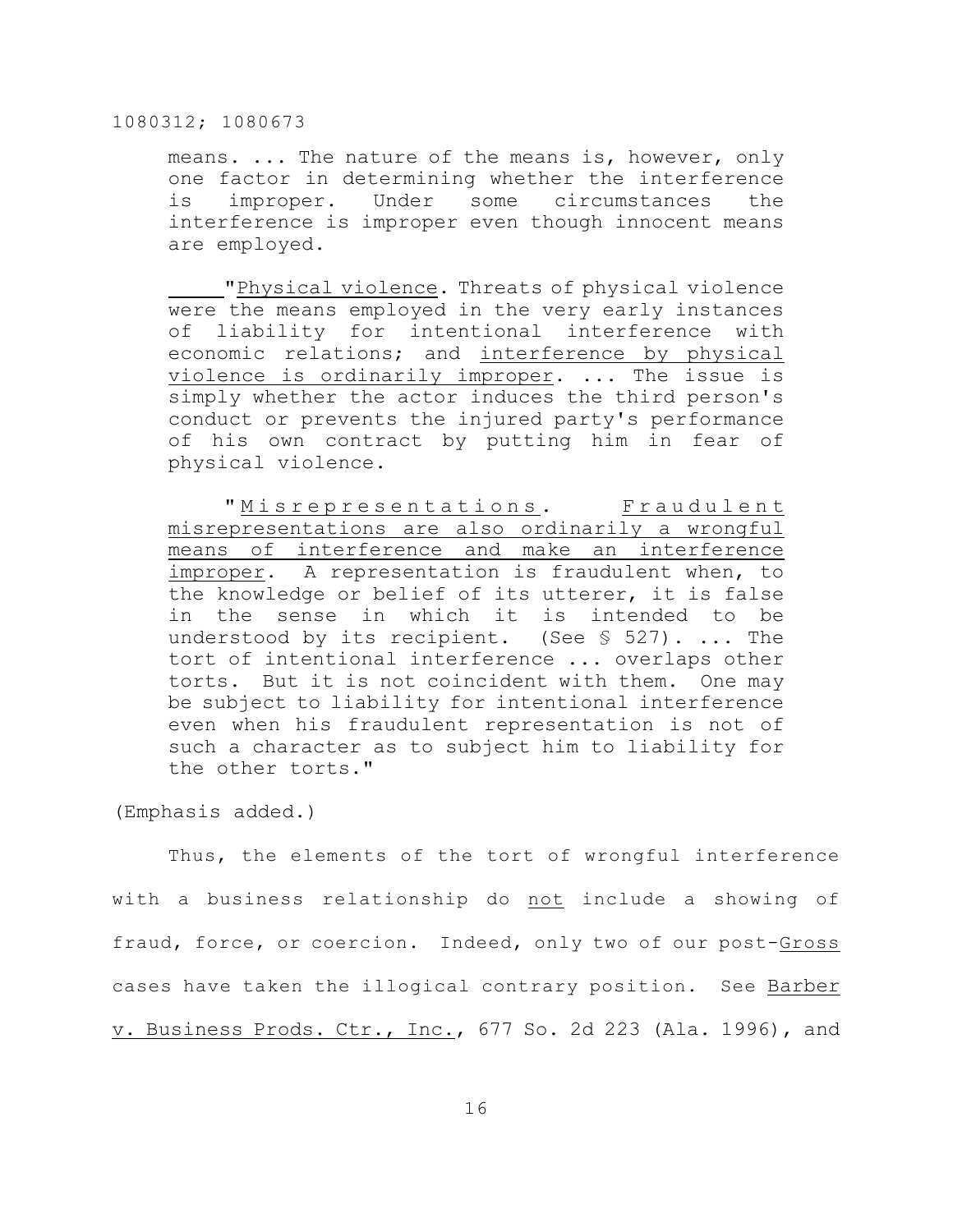Joe Cooper & Assocs., Inc. v. Central Life Assurance Co., 614 So. 2d 982 (Ala. 1992). Neither opinion, however, contains any discussion or analysis of the proposition that the species of improper conduct represented by fraud, force, or coercion is an element of a plaintiff's prima facie case. The only cases cited for that proposition in Joe Cooper are pre-Gross cases, 614 So. 2d at 986-87, and Barber merely cited Joe Cooper, 677 So. 2d at 227.

Because that proposition is contrary to the Restatement rule as adopted in Gross, Barber and Joe Cooper are, to that extent, overruled. Also overruled are cases cited above, namely, Ex parte Awtrey Realty Co.; Colonial Bank v. Patterson; Folmar & Assocs. LLP v. Holberg; Mutual Sav. Life Ins. Co. v. James River Corp.; Sevier Ins. Agency, Inc. v. Willis Corroon Corp.; Soap Co. v. Ecolab, Inc.; Underwood v. South Cent. Bell Tel. Co.; Betts v. McDonald's Corp.; Valley Props., Inc. v. Stahan; and Gross v. Lowder Realty Better Homes & Gardens, to the extent those cases list the absence of justification as an element of the plaintiff's prima facie case.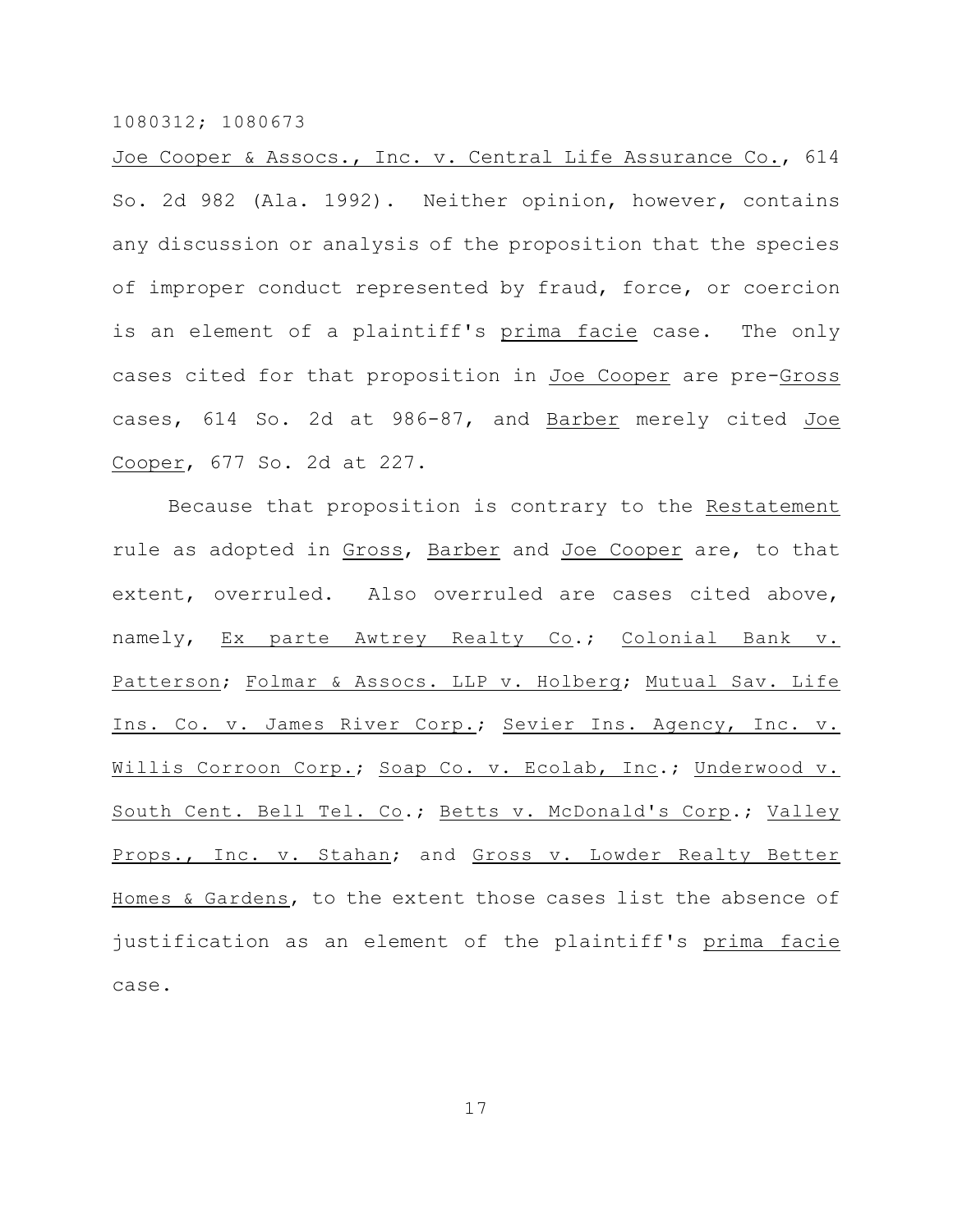In the process of defining the tort of wrongful interference with a business relationship, we deem it prudent to reiterate that one of the elements is that the defendant be a stranger to the relationship. See Tom's Foods, Inc. v. Carn, 896 So. 2d at 454; Waddell & Reed, Inc. v. United Investors Life Ins. Co., 875 So. 2d at 1153-56; Parsons v. Aaron, 849 So. 2d at 946-47; and BellSouth Mobility, Inc. v. Cellulink, Inc., 814 So. 2d at 212; see also Colonial Bank v. Patterson, 788 So. 2d at 137-38. Thus, properly stated, the elements of the tort are (1) the existence of a protectible business relationship; (2) of which the defendant knew; (3) to which the defendant was a stranger;  $(4)$  with which the defendant intentionally interfered; and (5) damage. In its summary-judgment motion, PRS II challenged the sufficiency of White Sands' evidence of the first, fourth, and fifth elements. We first address White Sands' prima facie case against PRS II as it concerns those elements.

# B. White Sands' Burden -- Prima Facie Case Against PRS II 1. Evidence of a Business Relationship

White Sands argues that the evidence "conclusively establishes both an existing business relationship [and the] expectation of a future relationship," White Sands' brief, at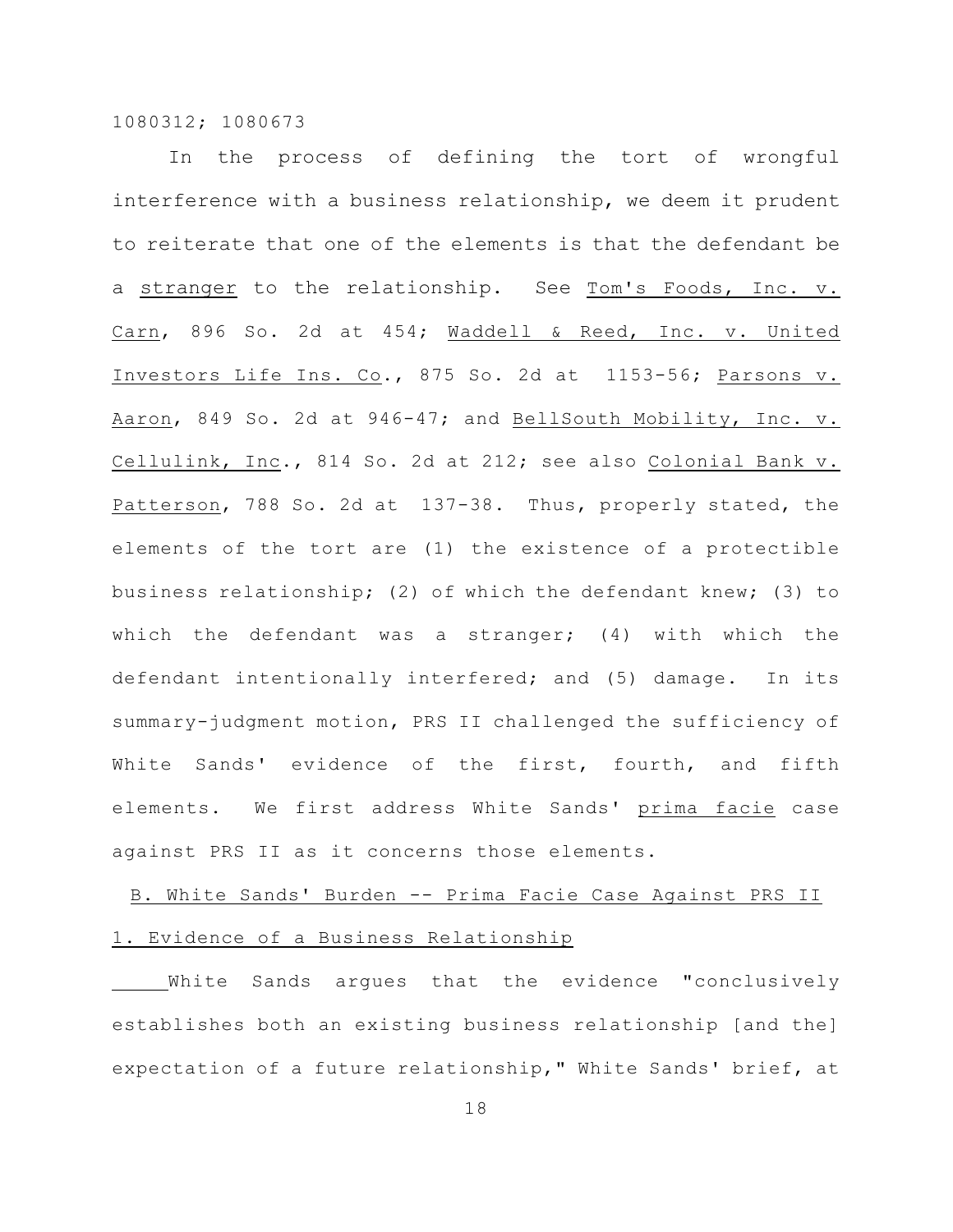35, while PRS II contends that negotiations over the purchase of the five Langan lots had not reached "a level of maturity" sufficient to support an "interference claim [that] is cognizable." PRS II's brief, at 23.

In Alabama, "'protection is appropriate against improper interference with reasonable expectancies of commercial relations even when an existing contract is lacking.'" Ex parte Alabama Dep't of Transp., 764 So. 2d at 1270 (citing Restatement (Second) of Torts § 766 cmt. c (1979)). Indeed, "[i]t is not necessary that the prospective relation be expected to be reduced to a formal, binding contract." Restatement § 766B cmt. c. "It is the right to do business in a fair setting that is protected." Utah Foam, 584 So. 2d at 1353.

However, "greater protection is given to the interest in an existing contract than to the interest in acquiring prospective contractual relations." Restatement § 767 cmt. j. The existence of a binding contract is one factor for consideration in the "determination of whether the actor's conduct is improper." Id. Thus, the inquiry in this tort is "which interests along the continuum of business dealings are protected." Orrin K. Ames III, Tortious Interference with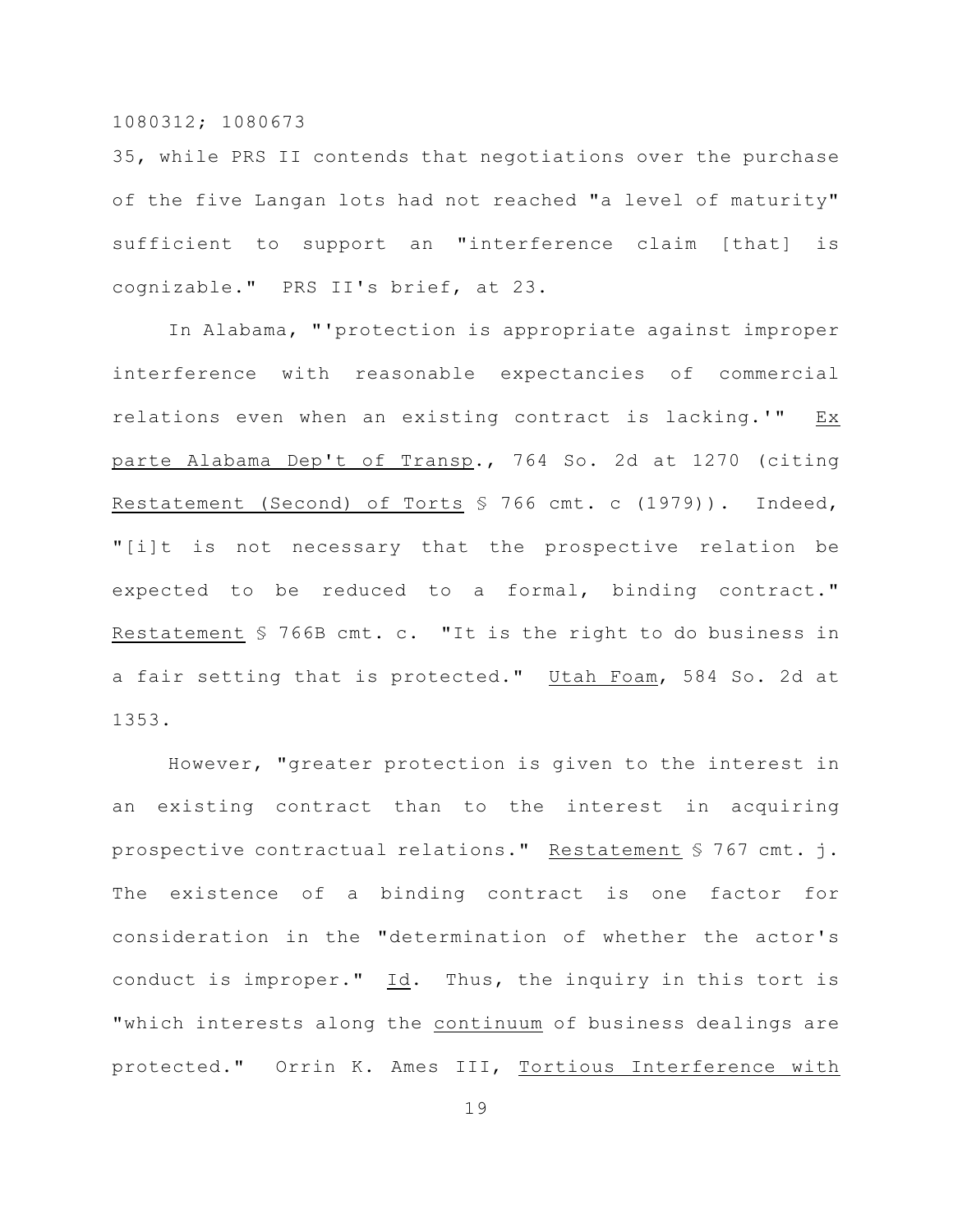Business Relationships: The Changing Contours of this Commercial Tort, 35 Cumb. L. Rev. 317, 330 (2004-2005) (emphasis added). The question, in other words, is when has "an expectancy ... matured to the stage that it is deemed worthy of protection from interference." Id. at 331.

Despite our holding in White Sands that the Valentine letter did not contain all the necessary elements of a contract for the effective conveyance of real estate, the relationship between White Sands and the Langan entities had progressed far along the continuum. The Valentine letter, which was signed by Jeff Valentine as the purchaser and initialed by Thomas J. Langan, Jr., as the seller, revealed a late-stage negotiation process for the purchase of real estate. It purported to be a "formal offer" to purchase five specifically identified lots. A base price of \$85,000 was stated. It indicated agreement as to the disposition of a number of intricate details, including "environmental, wetlands delineation, archeological, beach mouse, and ... other issues." White Sands, 998 So. 2d at 1046. On May 18, 2004, the day after the date of the Valentine letter, Thomas J. Langan, Jr., sent Valentine a facsimile message explaining that he had that day paid a \$2,500-per-lot assessment for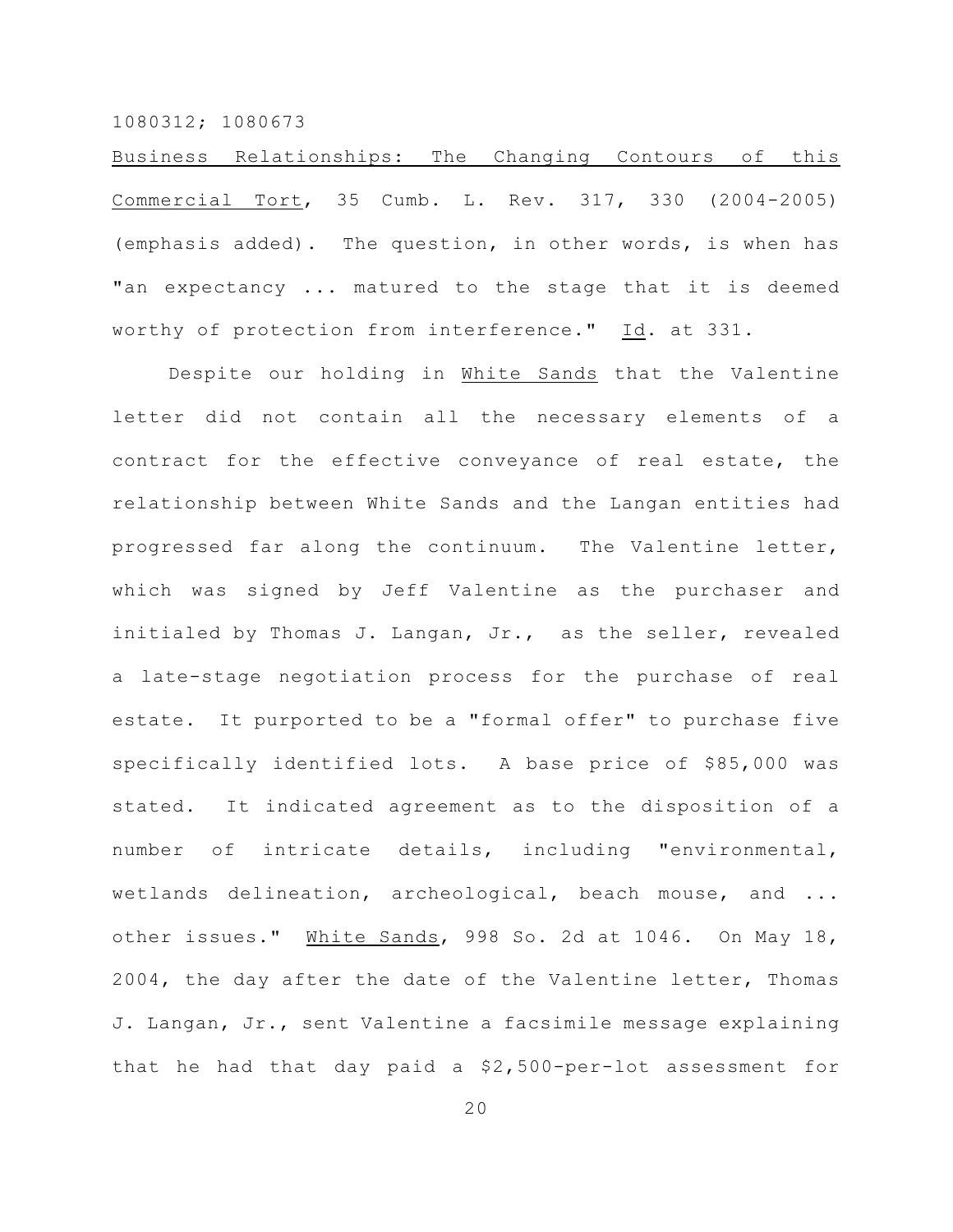water and sewer service on the five lots, and he invited Valentine to telephone him with any questions.

The relationship between White Sands and the Langan entities was further evidenced by a letter to Valentine from the Langans, dated October 11, 2004 ("the Langan letter"), which referred to the Valentine letter as "'your option letter.'" 998 So. 2d at 1047. The Langan letter advised White Sands that, following installation of "the roadways" contemplated in the Valentine letter, White Sands would "need to close on the lots." 998 So. 2d at 1047 (emphasis added).

In this Court, the Langan entities characterized the Valentine letter as a "'letter of intent.'" 998 So. 2d at 1051. Such a characterization buttresses White Sands' argument that it was engaged with the Langan entities "in an ongoing business relationship" and that the parties had negotiated a "prospective contract." White Sands' brief, at 26-27. Indeed, "letters of intent may be binding, [and] authorities are quick to warn parties of the risks involved with their use." Gurley v. King, 183 S.W.3d 30, 36 (Tenn. Ct. App. 2005) (emphasis added). See Andrew R. Klein, Devil's Advocate: Salvaging the Letter of Intent, 37 Emory L.J. 139,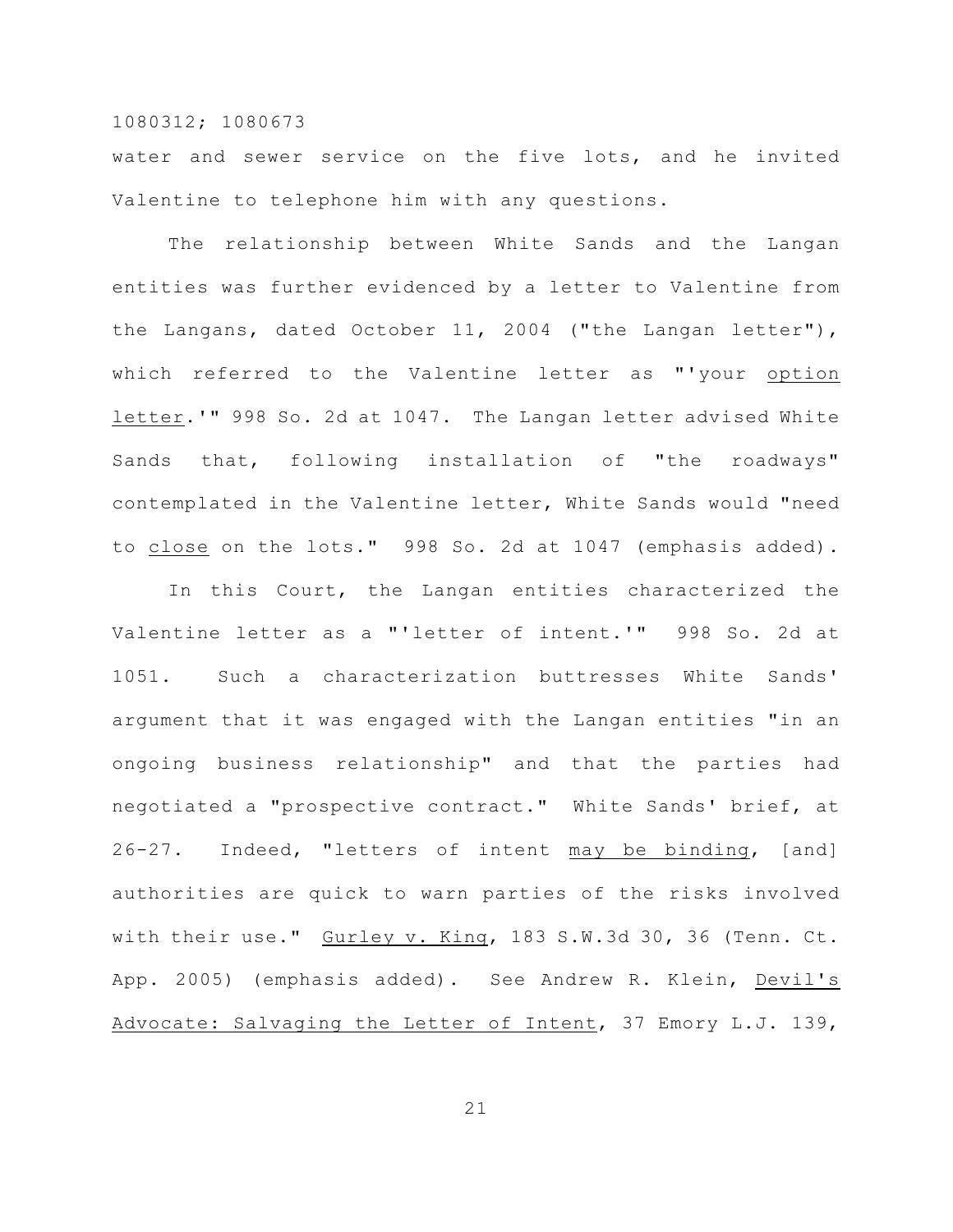143 (1988) ("A well-drafted letter of intent should explicitly state that the parties do not intend to be bound.").

On October 21, 2004, in response to the Langan letter, White Sands sent the Langan entities a \$10,000 "deposit" on the five Langan lots. By affidavit, Chris Rolison, the "managing member of White Sands," testified:

"In conjunction with purchasing the lots, White Sands agreed to be involved in the development of the property and agreed to build structures on the lots as soon as feasible to help market the entirety of the Langan property. Based upon this relationship, White Sands decided to devote its full attention to Pilot Town and to not seek any other business at that time. I had complete expectation that the Langans would complete their business deal with White Sands, sell the lots to White Sands, and that White Sands needed to devote its full attention to this project."

However, on February 11, 2005, after accepting PRS II's offer to purchase Pilot Town in its entirety, the Langan entities returned White Sands' deposit, stating that they had "decided not to pursue the subdivision." 998 So. 2d at 1048.

These facts sufficiently evidence a relationship based on a reasonable expectation of a commercial benefit. Consequently, White Sands carried its burden of production as to the first element of its claim.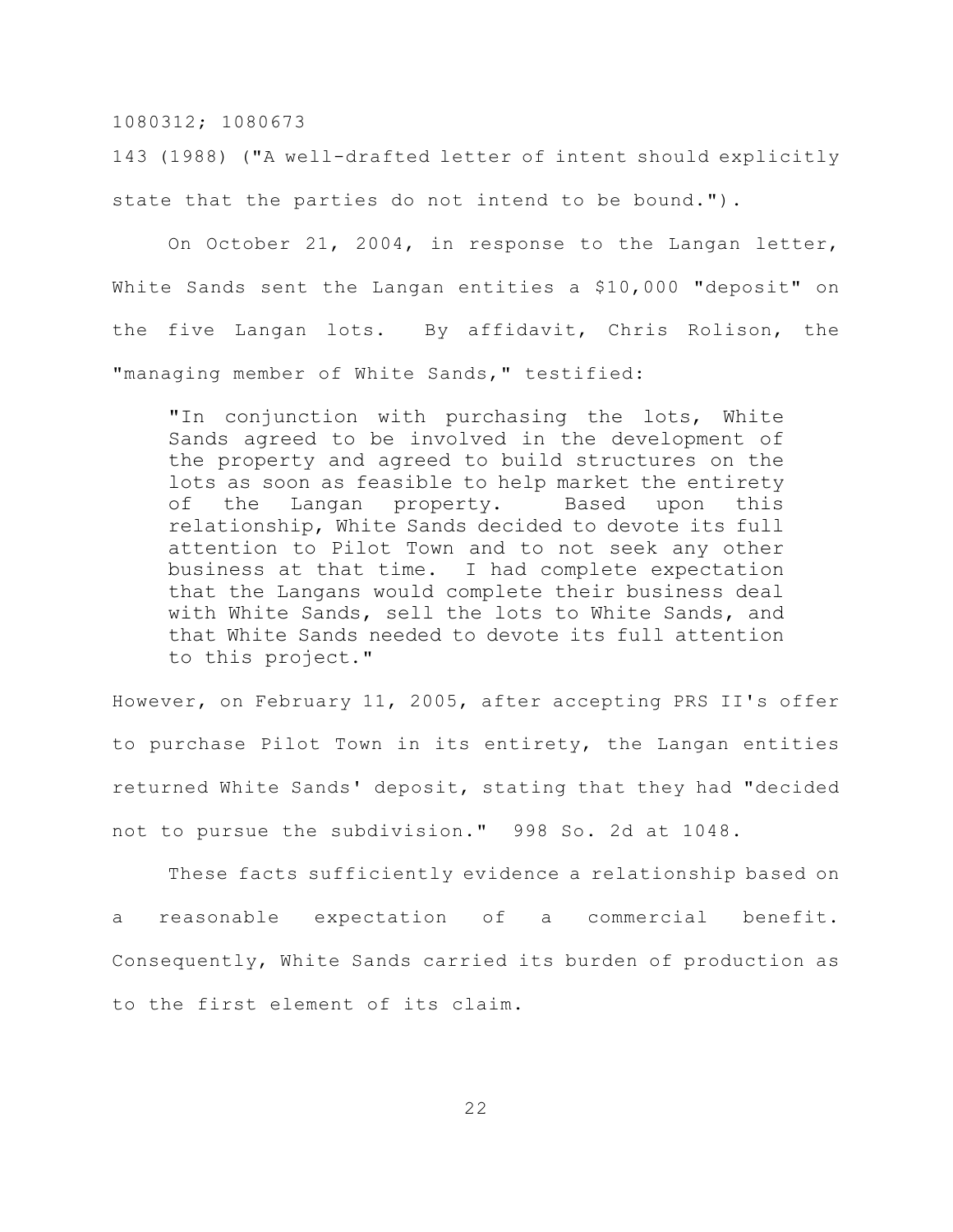#### 2. Interference with the Relationship

White Sands contends that PRS II places undue reliance on this Court's holding that the Valentine letter was unenforceable and on the statement that the Langan entities had the "unbridled right to determine the nature of [their] performance." White Sands, 998 So. 2d at 1052. According to White Sands, this position is essentially a rehash of the onedimensional argument this Court rejected in White Sands, namely, that there was no contract, thus, ipso facto, no tort. We agree.<sup>2</sup>

In fact, there is substantial evidence of interference. In White Sands, we quoted an e-mail from Morris to Sterling that stated, in pertinent part:

"'Tommy [Langan] received a very hostile lawyer letter from Chris [Rolison] and his partner regarding the five lots on which they ([Rolison] and partner) had conditionally entered into an understanding to acquire said lots on a very advantageous basis a little while ago. I have read the documents carefully and am very comfortable with the fact that there were so many conditions which we unilaterally imposed upon Tommy and his family regarding condition of land, subdivision, achievement along with subdivision restrictions, and other items (all which were exclusively in [Rolison]

 $2$ This argument speaks more appropriately to the issues of whether a protectible interest exists and to justification than to the question whether there was, in fact, interference.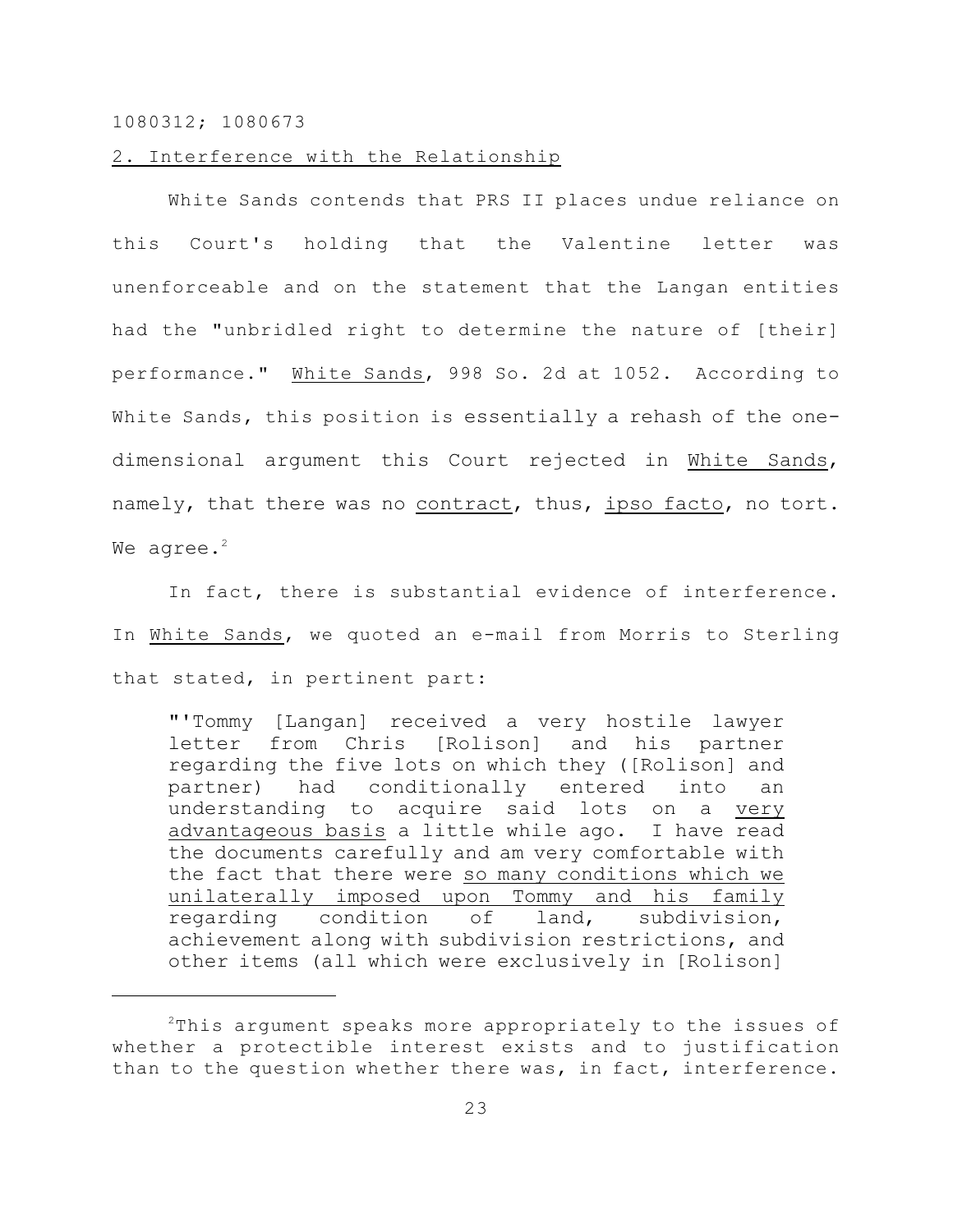and partner's domain) to accept or walk away from the deal -- none of which had been accomplished by Tommy or his family at the time of, what I consider, a non-binding statement of facts and understanding to try to agree to go forward.

"'In my opinion, the Langans have total discretion to make the subdivision and to create whatever conditions they want and, obviously, this would not be considered a one-way option for [Rolison] and his partner to cherry-pick their visions and get in or out. In my mind, the understanding has so much ambiguity in open trading yet to go that it never roles [sic] through level specificity. Therefore, it is not binding and more an expression of intent. Now, all of a sudden since we have closed, mysteriously, this guy and his partner and lawyer surface, acting as if there was a binding contract with all of the facts fixed and no open-ended variables, with demands of a closing and threats to sue. You have repeatedly told Tommy, and several times told me, that you can handle Mr. [Rolison] and his partner and move him into another direction, as it makes no sense for a guy, who turns out to have very little pull with Volkert [& Associates, Inc., an engineering firm hired to perform services for improvements to Pilot Town], very little standing in the community, and has provided no real palpable service or benefit, to somehow potentially hijack a \$500 million project, with five misapplied, misdesigned, mismarketed, and misplaced, out of context units, with a tail to wag the proverbial dog of our master planned project. It is demonstrably not in your interest to allow this to happen and you have repeatedly reflected and represented to Tommy and to me that you can control the situation. I think it would be a show of good faith to intervene, prior to an unnecessary lawsuit -- which, in my opinion, this gentleman and his partner will lose - and move this forward so we don't have this level of contention with a bunch of third parties .... I think this would avoid messy litigation, which, of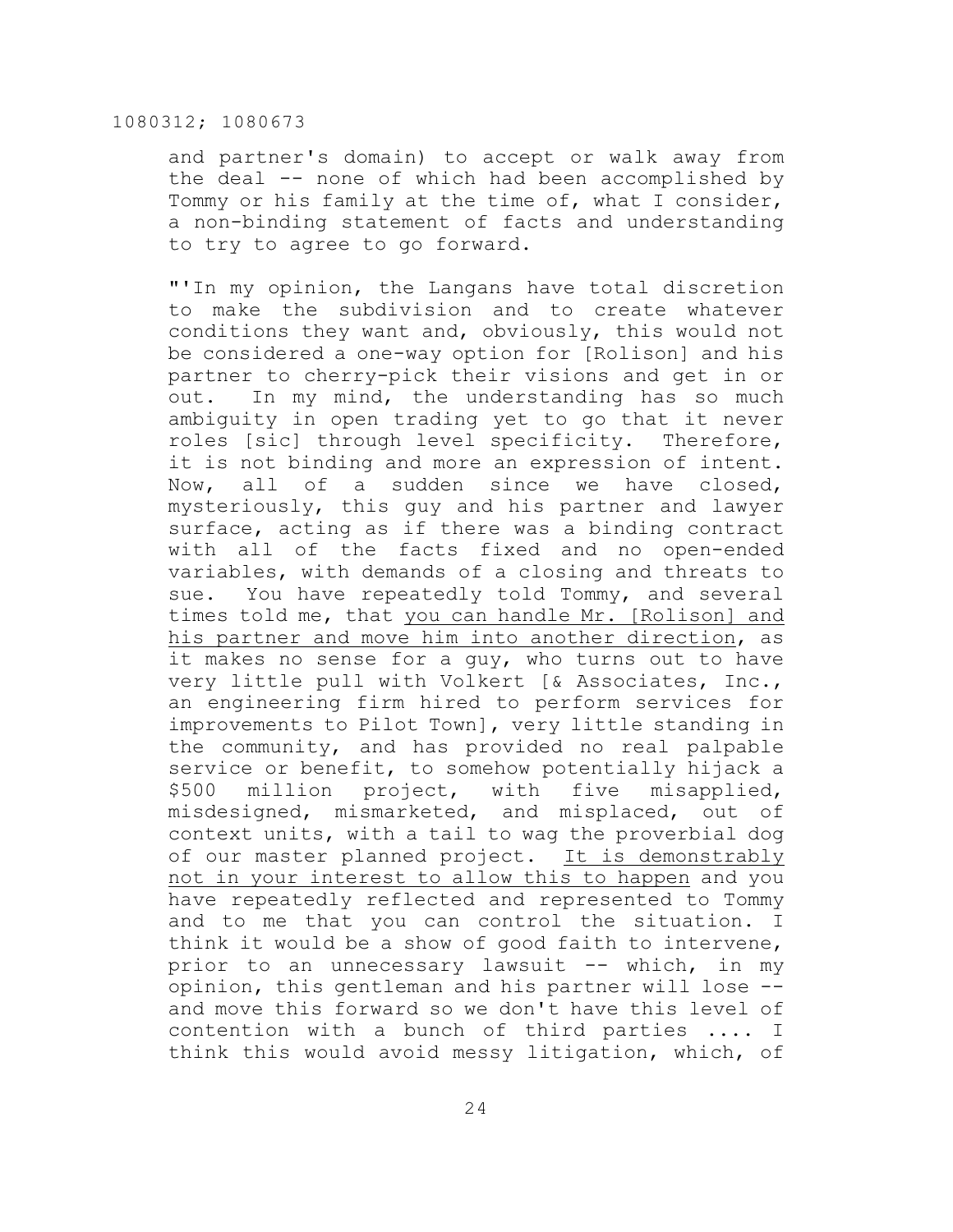course, none of us are afraid [of] and will take in stride, but is truly not necessary for anyone's relationship or for the Venture on these deals we do have.'"

998 So. 2d at 1048-49 (some emphasis added).

The e-mail evidences interference with various aspects of the relationship between White Sands and the Langan entities. Moreover, Morris conceded that he "'put pressure on' the Langans to include in the sale of Pilot Town some or all of the [five lots]," id. at 1047, to the destruction of the relationship between White Sands and the Langan entities. Also, Michael Langan, a member of two of the Langan entities, testified that, as far as he knew, the only reason the Langan entities-White Sands transaction did not close as anticipated was because the Langan entities accepted PRS II's offer to buy Pilot Town. White Sands has thus carried its burden as to this element.

# 3. Damage

In Alabama, one who wrongfully interferes with the business relationship of another is subject to liability for "(1) the pecuniary loss of the benefits of the ... relation; (2) consequential losses for which the interference is a legal cause; ... (3) emotional distress or actual harm to reputation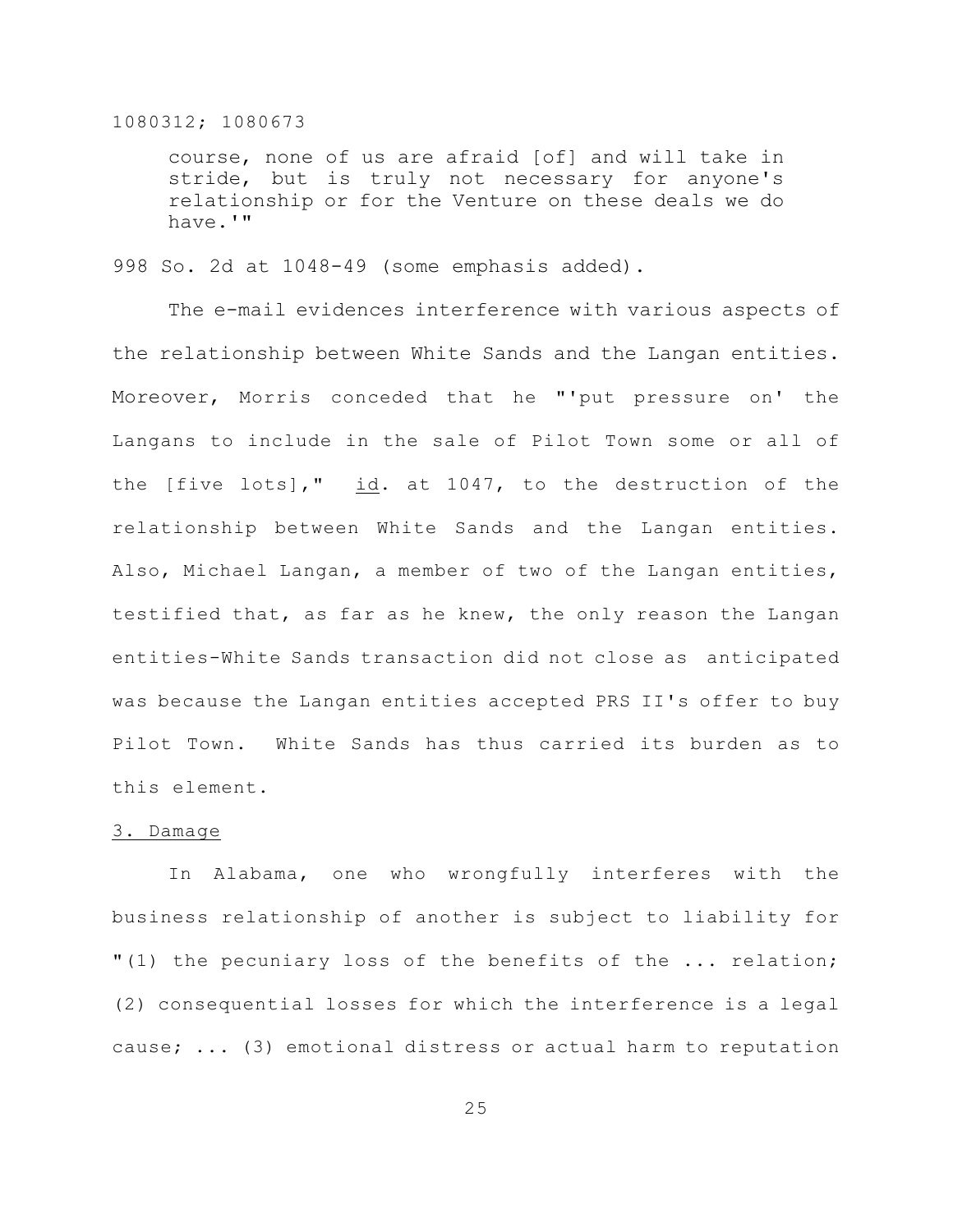if either is reasonably to be expected to result from the interference," KW Plastics v. United States Can Co., 131 F. Supp. 2d 1265, 1268 (M.D. Ala. 2001); and (4) punitive damages. Restatement (Second) of Torts § 774A cmt. a (1979). White Sands need not "establish that 'but for' the interference [it] would have been awarded [a] contract." Utah Foam, 584 So. 2d at 1353. "The damage resulting from interference can occur regardless of the fact that the [plaintiff] would not have been awarded the contract, and it can also take other forms." Id.

In his e-mail to Sterling, Morris acknowledged that the Valentine letter evidenced an understanding for the acquisition by White Sands of the five Langan lots on a basis "very advantageous" to White Sands. In addition, Rolison testified that "[d]ue to the loss of business relation, White Sands lost all investment opportunities from 2004 to 2005, which just preceded the decline of the real estate market." He also stated that "White Sands had planned to build residential structures on the lots and had an expectation to make at least 20% profit on each lot" and that "White Sands' business and reputation [have] been damaged greatly on account of the" loss of the business relationship with the Langan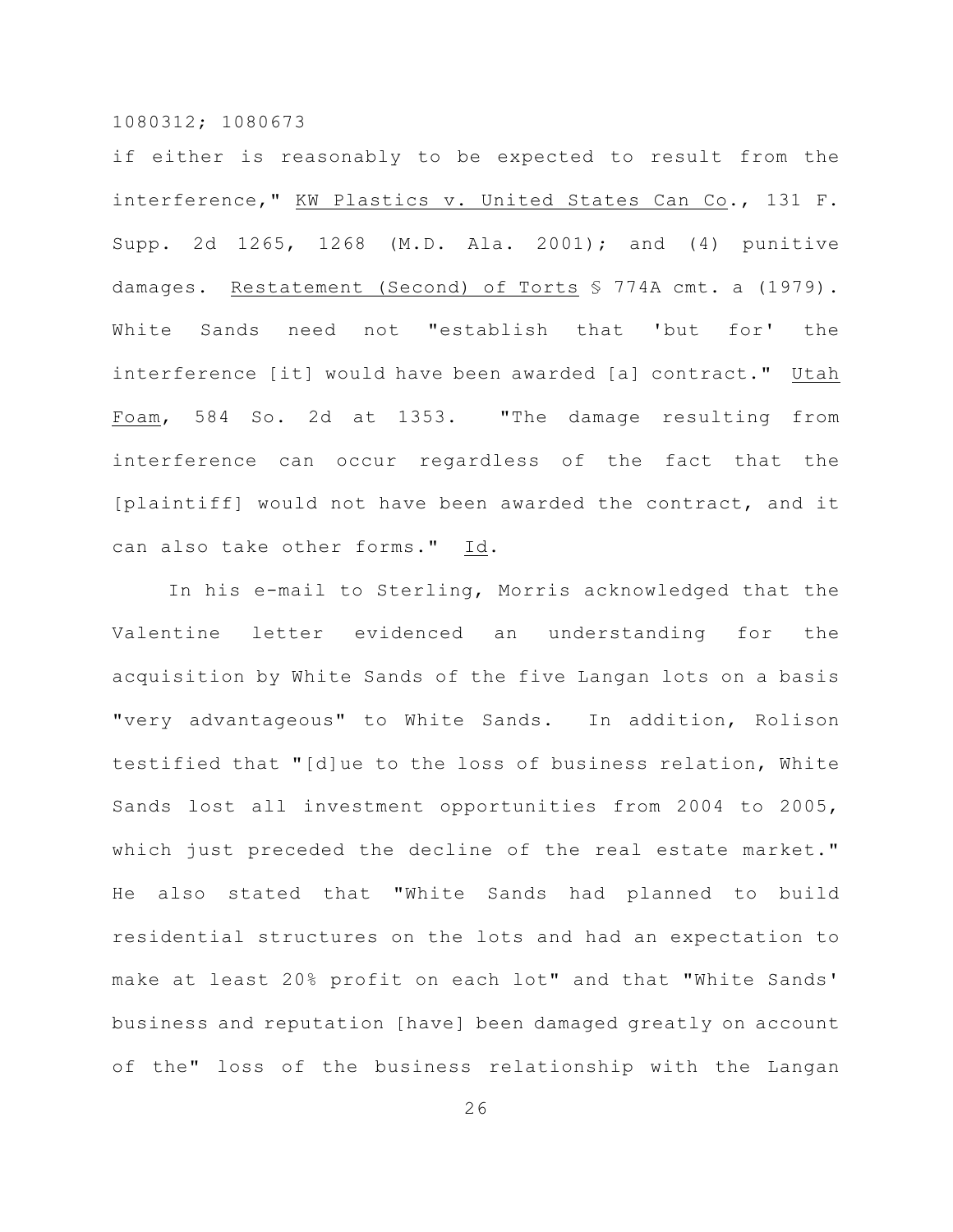entities. White Sands thus carried its burden as to the element of damage.

#### C. Justification -- PRS II's Burden

White Sands contends that "[j]ustification is a question for the jury, and summary judgment could not be appropriate [on that basis] under the facts of this case." White Sands' brief, at 41. More specifically, White Sands argues that PRS II's actions cannot be justified as "legitimate business competition." White Sands' reply brief, at 22.

Because justification is an affirmative defense, PRS II bore the burden of "present[ing] evidence in the nature of 'the material specified in Rule 56(c), [Ala.] R. Civ. P.,' such as depositions and affidavits, that would entitle it to a judgment as a matter of law 'if this evidence was not controverted at trial.'" Jones-Lowe Co. v. Southern Land & Exploration Co., [Ms. 1071575, March 6, 2009] So. 3d , (Ala. 2009) (quoting Denmark v. Mercantile Stores Co., 844 So. 2d at 1195) (emphasis omitted). In other words, PRS II had to "affirmatively show that it is entitled to a judgment as a matter of law on its [affirmative defense of justification]." Jones-Lowe Co., \_\_ So. 3d at \_\_\_. Justification is generally a jury question. Specialty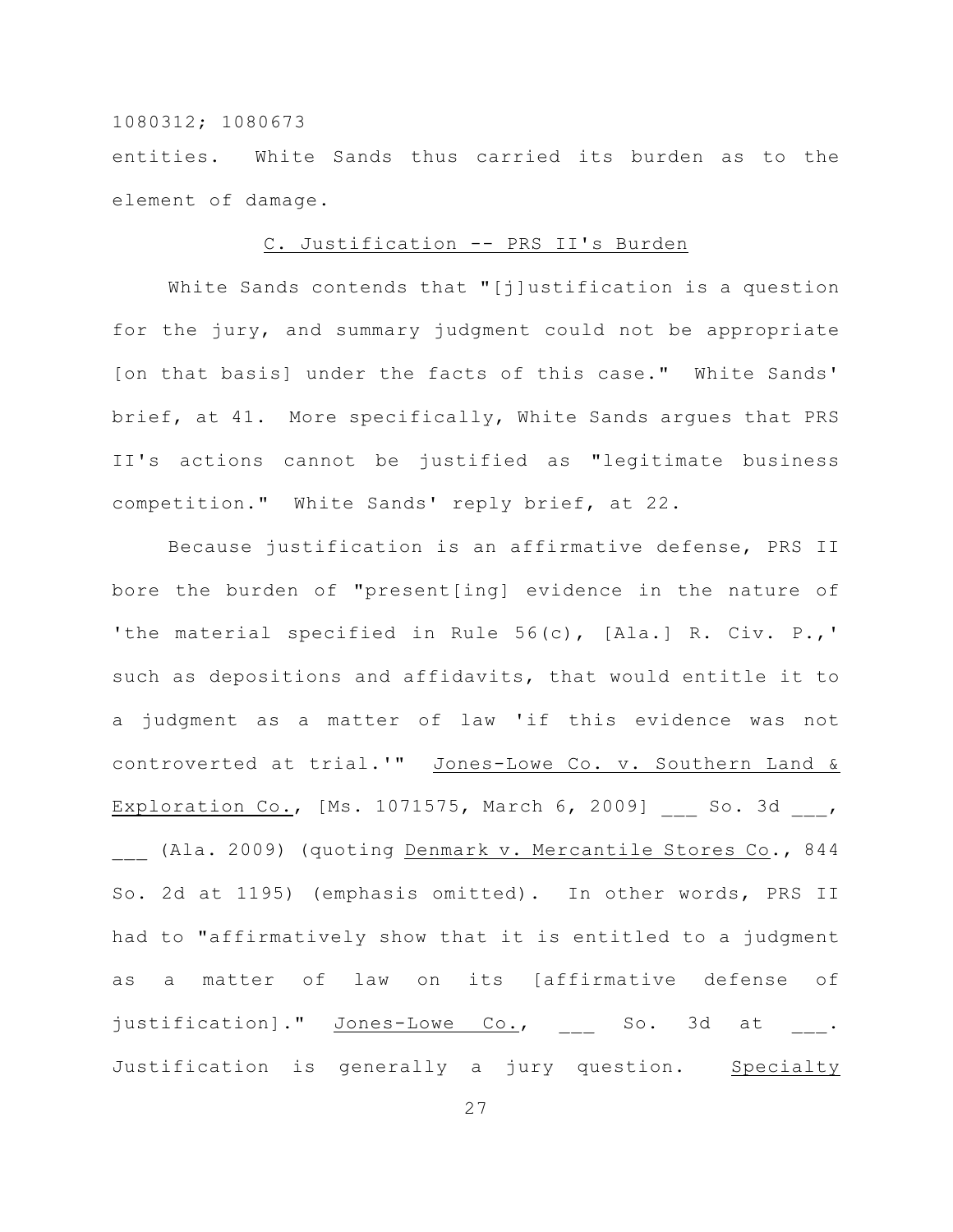Container Mfg., Inc. v. Rusken Packaging, Inc., 572 So. 2d 403, 408 (Ala. 1990); Gross, 494 So. 2d at 597 n.3.

PRS II neither discusses nor cites any of the justification factors set forth in Restatement § 767 and adopted in Gross. Instead, it relies entirely on the socalled "competitor's privilege defense," Restatement (Second) of Torts § 768 (1979), which this Court adopted in Soap Co. v. Ecolab, Inc., 646 So. 2d at 1370. However, the justification factors are not so easily dismissed.

Under the competitor's privilege defense:

"'One who intentionally causes a third person not to enter into a prospective contractual relation with another who is his competitor or not to continue in an existing contract terminable at will does not interfere improperly with the other's relation if

"'(a) the relation concerns a matter involved in the competition between the actor and the other, and

"'(b) the actor does not employ wrongful means and

"'(c) his action does not create or continue an unlawful restraint of trade and

"'(d) his purpose is at least in part to advance his interest in competing with the other.'"

646 So. 2d at 1369 (quoting Restatement § 768) (emphasis added).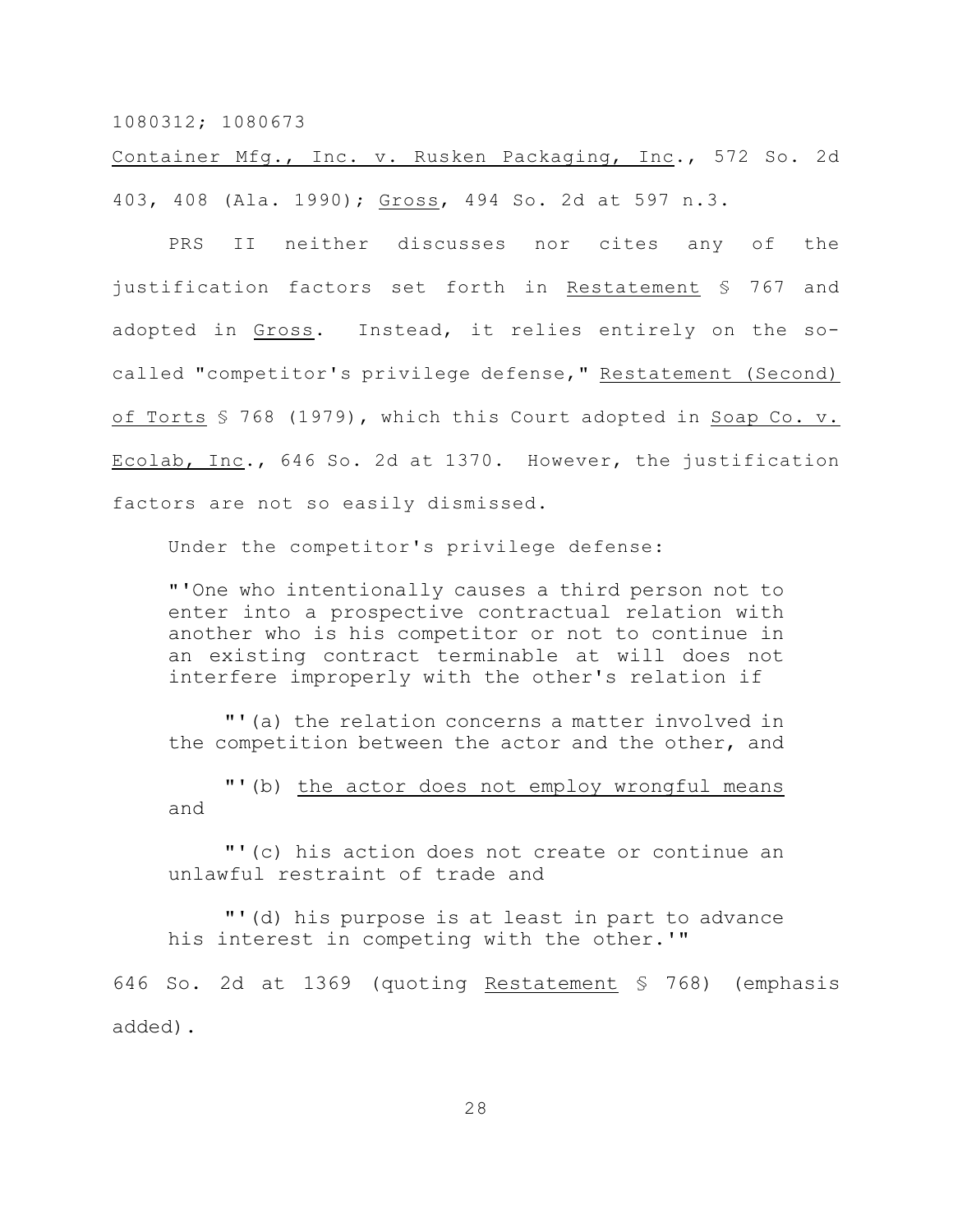"'The rule stated in [Restatement § 768] is a special application of the factors determining whether an interference is improper or not, as stated in § 767.'" 646 So. 2d at 1369 (quoting Restatement § 768 cmt. b) (emphasis added). In other words, the competitor's privilege defense is merely a "special application" of the justification factors considered in determining whether the defendant's conduct is not justified or improper. It directly involves at least six of those seven factors, namely, (1) the nature of the defendant's conduct, (2) the defendant's motive, (3) the interests with which the defendant's conduct interferes, (4) the interests sought to be advanced by the defendant, (5) the respective social interests affected, and (6) the relations between the parties.

White Sands challenges the contention that it was a competitor of PRS II's. Assuming, without deciding, that PRS II and White Sands are competitors, "chief" among the factors to be considered in this affirmative defense is "the nature of the defendant's conduct." Restatement § 767 cmt. c. Although "'competitors and their allies are not necessarily [expected to be] gentlemen,'" 646 So. 2d at 1370 (quoting Great Escape, Inc. v. Union City Body Co., 791 F.2d 532 543 (7th Cir. 1986)), "[t]here is no privilege for self-enrichment by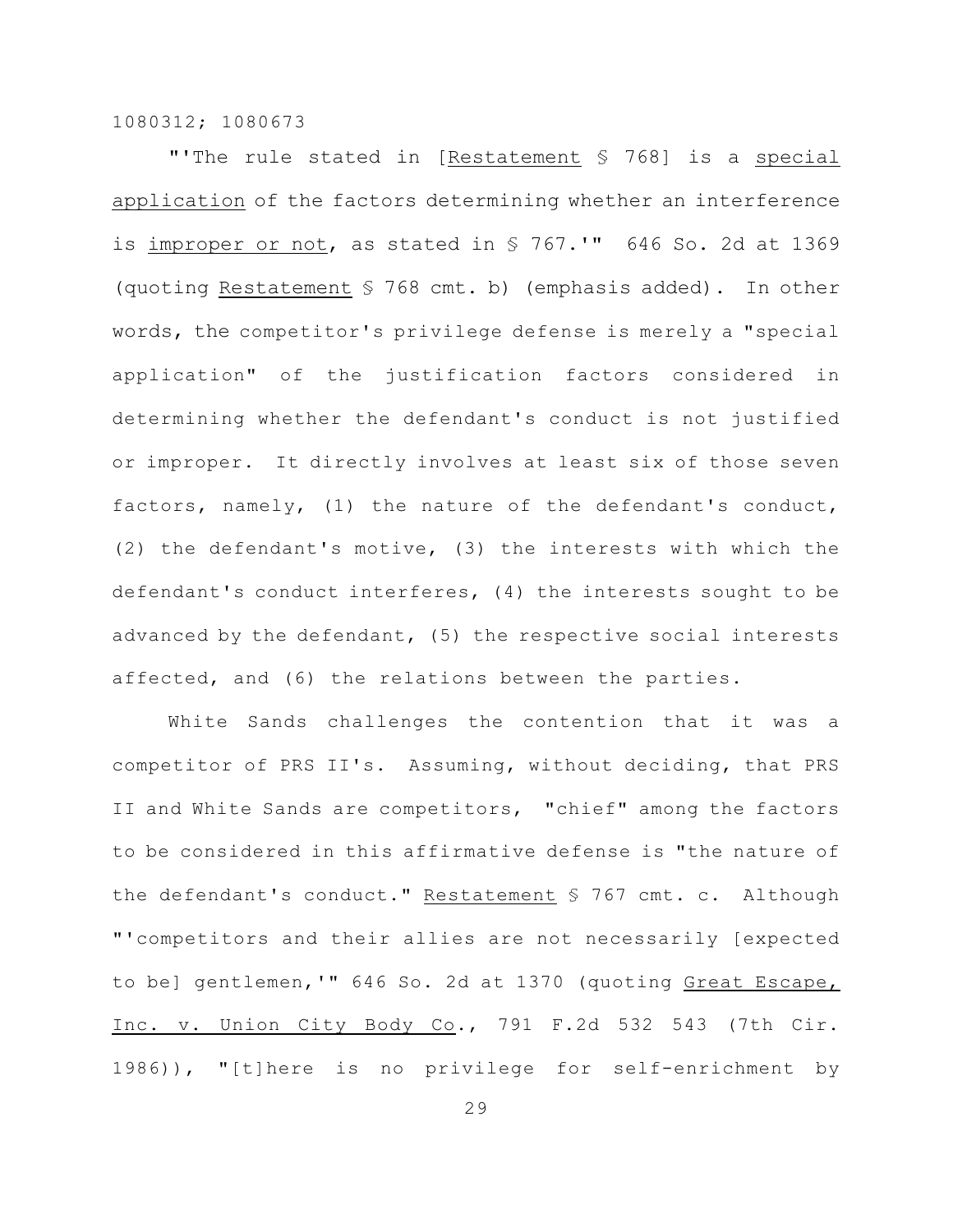devious and improper means." Kinco, Inc. v. Schueck Steel, Inc., 283 Ark. 72, 77, 671 S.W.2d 178, 181 (1984).

In this case, Rolison testified, in pertinent part:

"Later in 2004, I was at a planning meeting for the development of Pilot Town, when I noticed a proposal that provided for condominiums to be built on the entire property, inclusive of the lots covered in the [Valentine letter]. This was a departure from any prior plans. I immediately asked Peter Sterling about this, and, in response, Mr. Sterling informed me that the plan was currently just a proposal, but that if they (PRS II) decided to continue with that plan, White Sands would be taken care of. Sterling made multiple representations to me that should anything happen, White Sands would be compensated for its loss in regard to Pilot Town. Based upon Sterling's assurances, I believed that White Sands' business relation with the Langans was not going to be interfered with.

"However, by the end of 2004 and the beginning of 2005, it became increasingly difficult to get in touch with either Sterling or Asfour. I left telephone messages and emails, but I was left out of meetings and generally excluded from the progress of the development. Then, suddenly, in February ... 2005, White Sands received a letter from the Langans stating that they would not complete the business transaction for the [five Langan lots]."

White Sands contends that "Sterling's intentional misleading assurances to lull White Sands into inaction were a prime example of fraud." White Sands' reply brief, at 23. Viewing the evidence in a light more favorable to White Sands, these "assurances" resemble conduct at issue in Utah Foam and Kinco.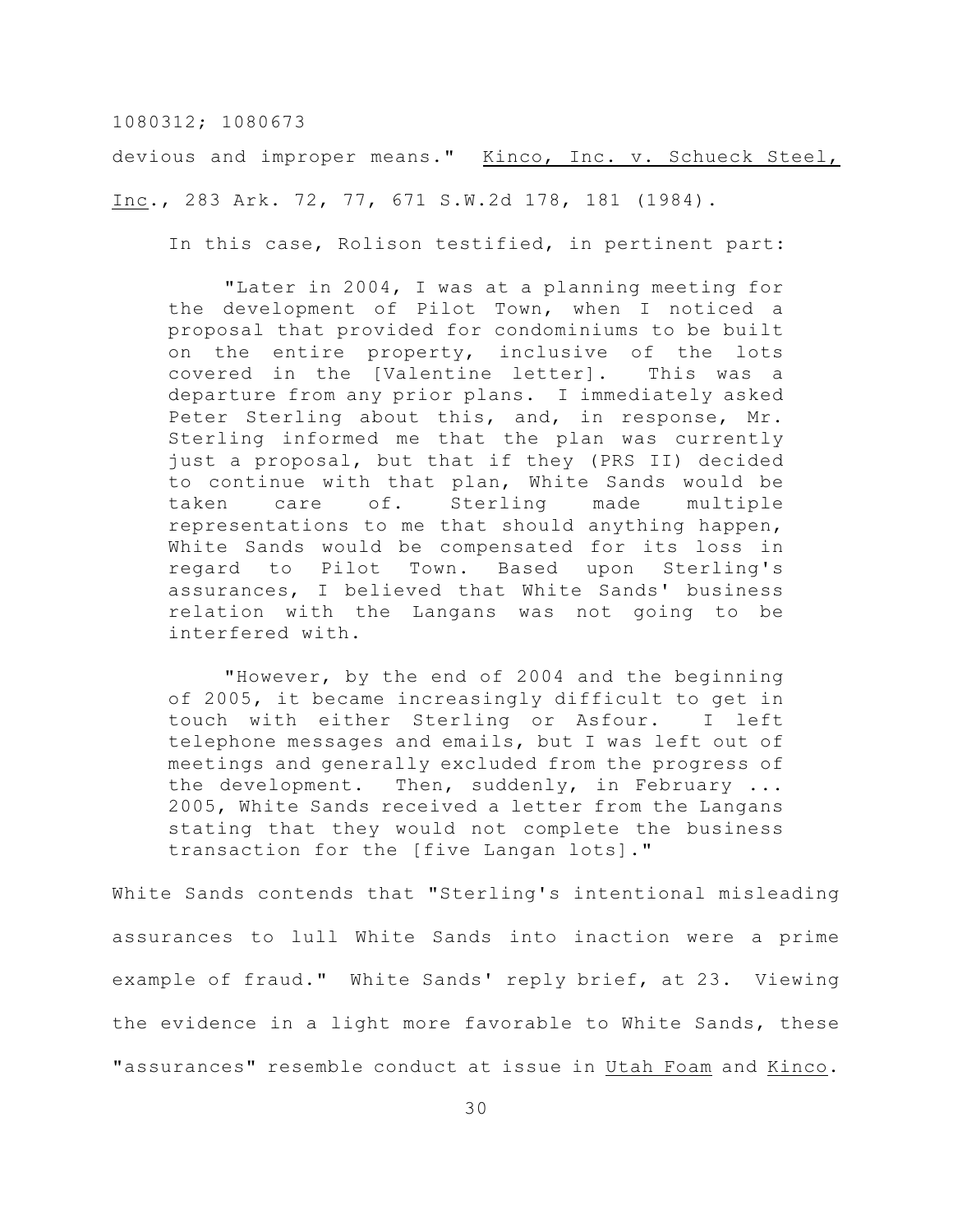In Utah Foam, this Court affirmed a judgment entered on a jury verdict for Polytec, Inc., in Polytec's counterclaim against Utah Foam Products, Inc., for (1) misrepresentation and (2) tortious interference with Polytec's roofing business. 584 So. 2d at 1347-48. The aborted business relationship was between Polytec and Teledyne Continental Motors ("Teledyne") for the installation by Polytec of a urethane-foam roof on a building owned by the City of Mobile and leased to Teledyne. Utah Foam, 439 So. 2d at 684-85. The same allegedly wrongful conduct was central to both the misrepresentation and the interference claims. Essentially, Polytec alleged that Utah Foam, by its actions, induced Polytec to believe that Utah Foam "would do nothing to prevent Polytec from being awarded the contract if a foam roof were to be used by Teledyne." Utah Foam, 584 So. 2d at 1351 (emphasis added). According to Polytec, "the conduct of [Utah Foam] induced them to act to their detriment in putting forth substantial effort and time in formulating data on foam roofing systems, knowing full well that [it] intended to prevent Polytec from being awarded the contract." Id.

Although the Court noted the absence of evidence indicating that Utah Foam had "verbally misrepresented, or for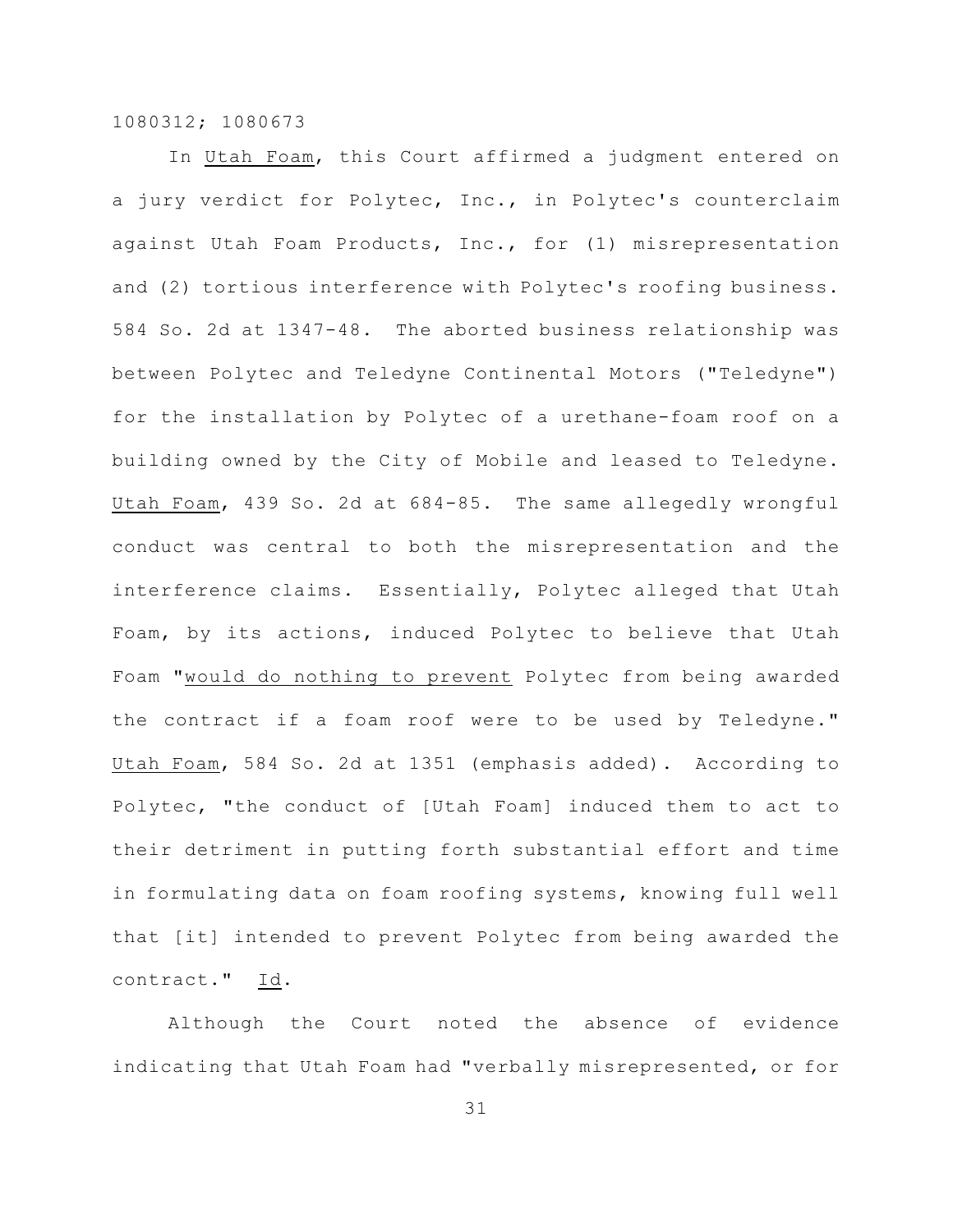that matter made any verbal representation of, any facts as to the award of the contract," it explained that "[t]he statements and conduct of the parties as a whole ... [were] such that a jury could reasonably find that Utah Foam ... [had] led Polytec to believe that [it] would do nothing to prevent its obtaining a contract with Teledyne." 584 So. 2d at 1351. In the context of the interference claim, the Court said:

"In the present case, a jury could conclude that, while outwardly operating in a role of assisting Polytec in making its presentations in an attempt to secure the contract with Teledyne, Utah Foam actually engaged in tactics behind Polytec's back to prevent Polytec from getting the contract, in order to secure the contract for itself. ... Utah Foam continually gave the outward appearance of playing a role of assistance toward Polytec, but the jury could conclude that Utah Foam at every opportunity sought to turn Teledyne away from Polytec and to secure the job for itself. ...

"Regardless of the fact that Teledyne maintains that it would not have awarded the contract to Polytec, Utah Foam's conduct thwarted Polytec's ability to adequately present its products and services and virtually eliminated any remaining possibility that Polytec could have been awarded the contract. Thus, we conclude that the plaintiffs presented sufficient evidence for the jury to find that Utah Foam tortiously interfered with Polytec's business relationship and that Polytec was damaged as a result of that interference."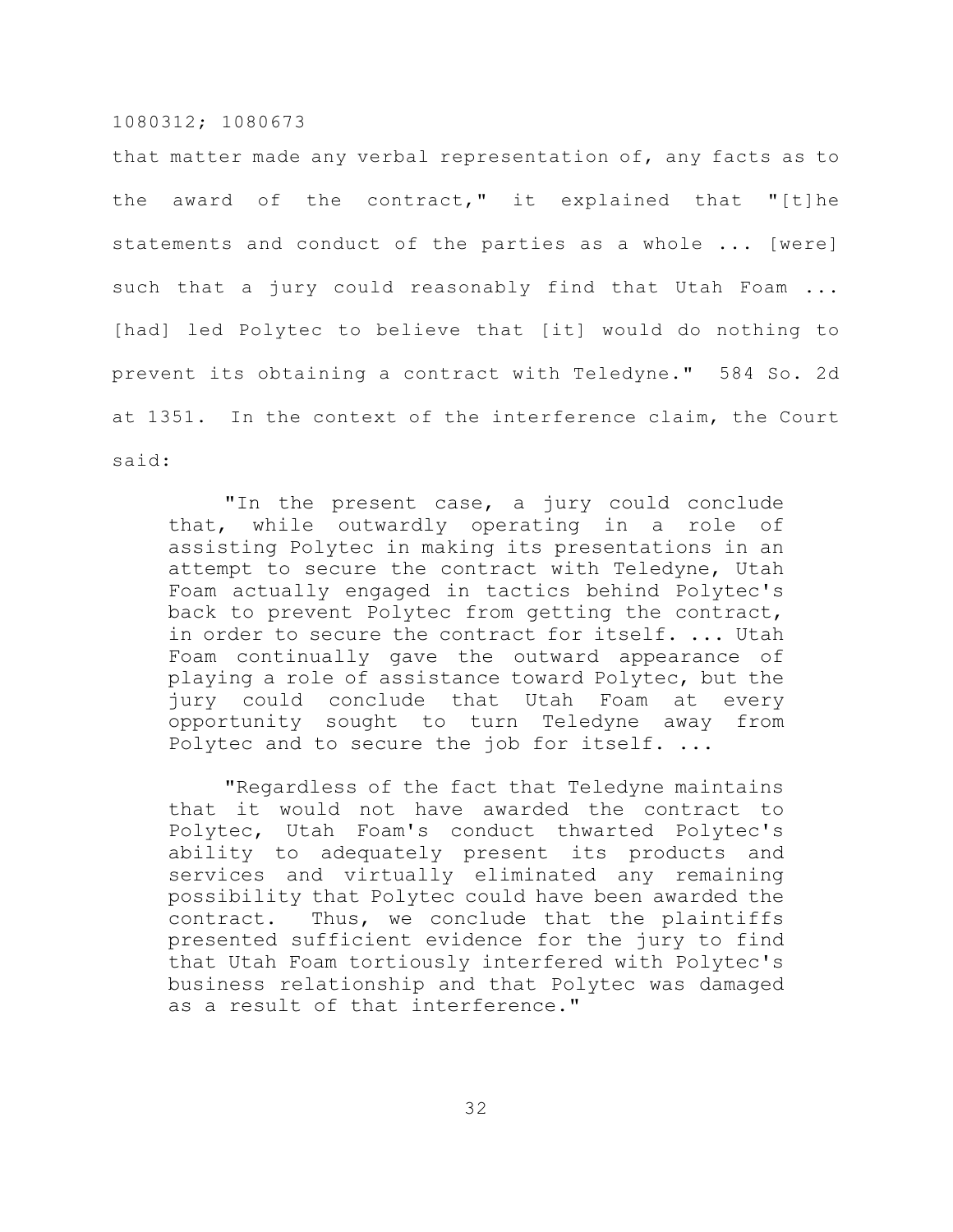584 So. 2d at 1353. See also Kinco, 283 Ark. at 77, 671 S.W.2d at 181 (competitor's privilege defense did not shield the defendant from liability, where the defendant, among other things, gained information about prices of the plaintiff's product by "conceal[ing] from [the plaintiff] the fact that it was competing against him").

In this case, Rolison's affidavit testimony and Morris's e-mail suggest that there was concealment, similar to that in Utah Foam and Kinco, as to PRS II's true intentions toward the five Langan lots and the disputed business relationship between White Sands and the Langan entities. In other words, there was evidence indicating that PRS II concealed the fact that it was a competitor of White Sands for the Langan lots. "[V]iewing the statements and the conduct of the parties as a whole," Utah Foam, 584 So. 2d at 1351, it could be inferred that PRS II intentionally "lull[ed] White Sands into inaction," White Sands' reply brief, at 23, delaying efforts that could have firmed up the negotiations and dispelled critical uncertainties regarding the proposed transaction, thus resulting in an enforceable contract for the purchase by White Sands of the five Langan lots. Consequently, PRS II has failed to carry its burden of showing that it is entitled to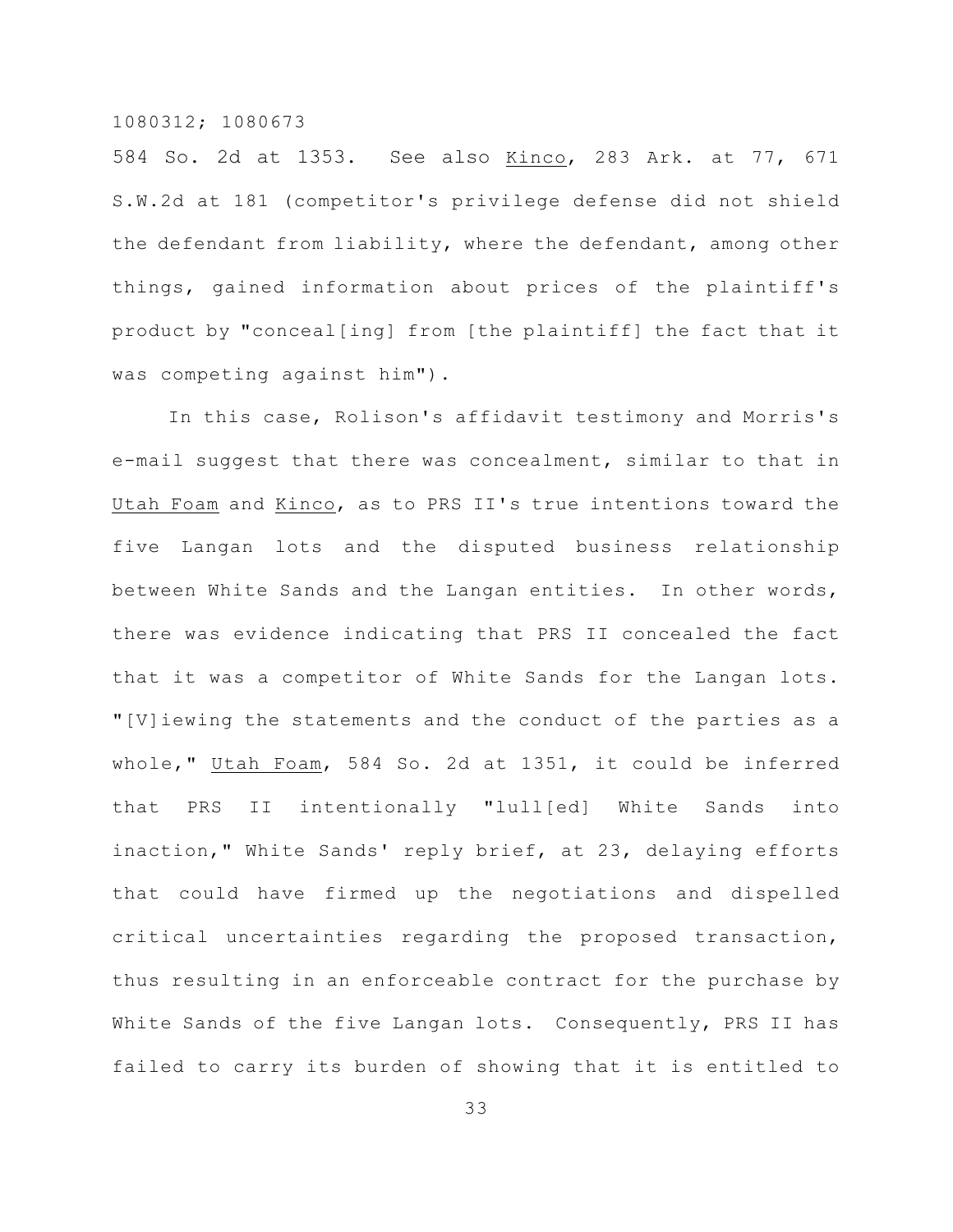a judgment as a matter of law on its affirmative defense of justification.

The trial court erred, therefore, in entering a summary judgment in favor of PRS II. That judgment is reversed, and the case is remanded for further proceedings against PRS II.

D. Prima Facie Case Against Sterling and Asfour

Sterling and Asfour also jointly filed a "renewed motion for summary judgment." However, they filed no supporting, evidentiary material. As a corollary, although their brief contains a section entitled "narrative summary of undisputed facts," the brief contains not a single citation to any evidentiary material for factual support as required by Rule 56, Ala. R. Civ. P.:

"Rule 56(c) ... requires that the movant's narrative summary of facts '"include specific references to pleadings, portions of discovery materials, or affidavits for the court to rely on in determining whether"' a summary judgment is proper. Horn v. Fadal Machining Ctrs., LLC, 972 So. 2d 63, 69-70 (Ala. 2007) (quoting Northwest Florida Truss, Inc. v. Baldwin County Comm'n, 782 So. 2d 274, 277 (Ala. 2000)). This requirement is not satisfied if the materials on which the movant purports to rely have not been filed with the court.

 "'"[T]he party moving for summary judgment has the burden to show that he is entitled to judgment under established principles; and if he does not discharge that burden, then he is not entitled to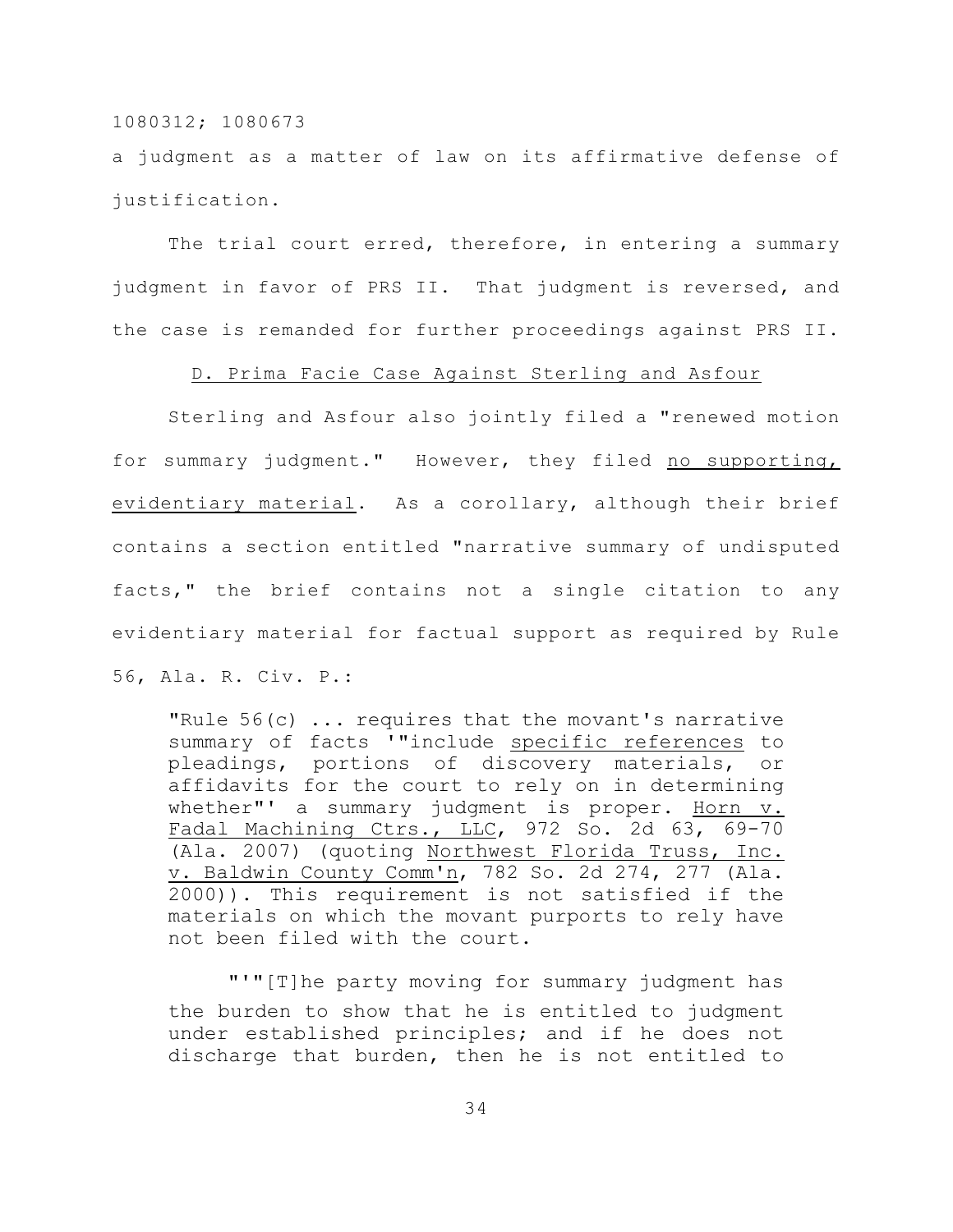judgment. No [response] to an insufficient showing is required."' Horn, 972 So. 2d at 69 (quoting Ray v. Midfield Park, Inc., 293 Ala. 609, 612, 308 So. 2d 686, 688 (1975)). Otherwise stated, '[a] motion that does not comply with Rule 56(c) does not require a response ... from the nonmovant,' and a judgment may not be entered on such a motion even in the absence of a response from the nonmovant. Horn, 972 So. 2d at 70."

# Jones-Lowe Co., So. 3d at .

Moreover, although Sterling and Asfour incorporate by reference the arguments set forth in PRS II's renewed summaryjudgment motion, that motion does not refer to Sterling or Asfour. Sterling and Asfour have not, therefore, met their initial burden by reliance on the filings of PRS II. For these reasons, the burden never shifted to White Sands to oppose the motion filed by Sterling and Asfour. Because the trial court was not authorized to enter a judgment on their noncompliant motion and brief, the judgment in favor of Sterling and Asfour is, likewise, reversed, and the case is remanded for further proceedings against Sterling and Asfour.

#### III. Costs

The only issue presented in case no. 1080673 is the propriety of the Sterling/Asfour costs order. Costs are generally allowed "to the prevailing party" in civil